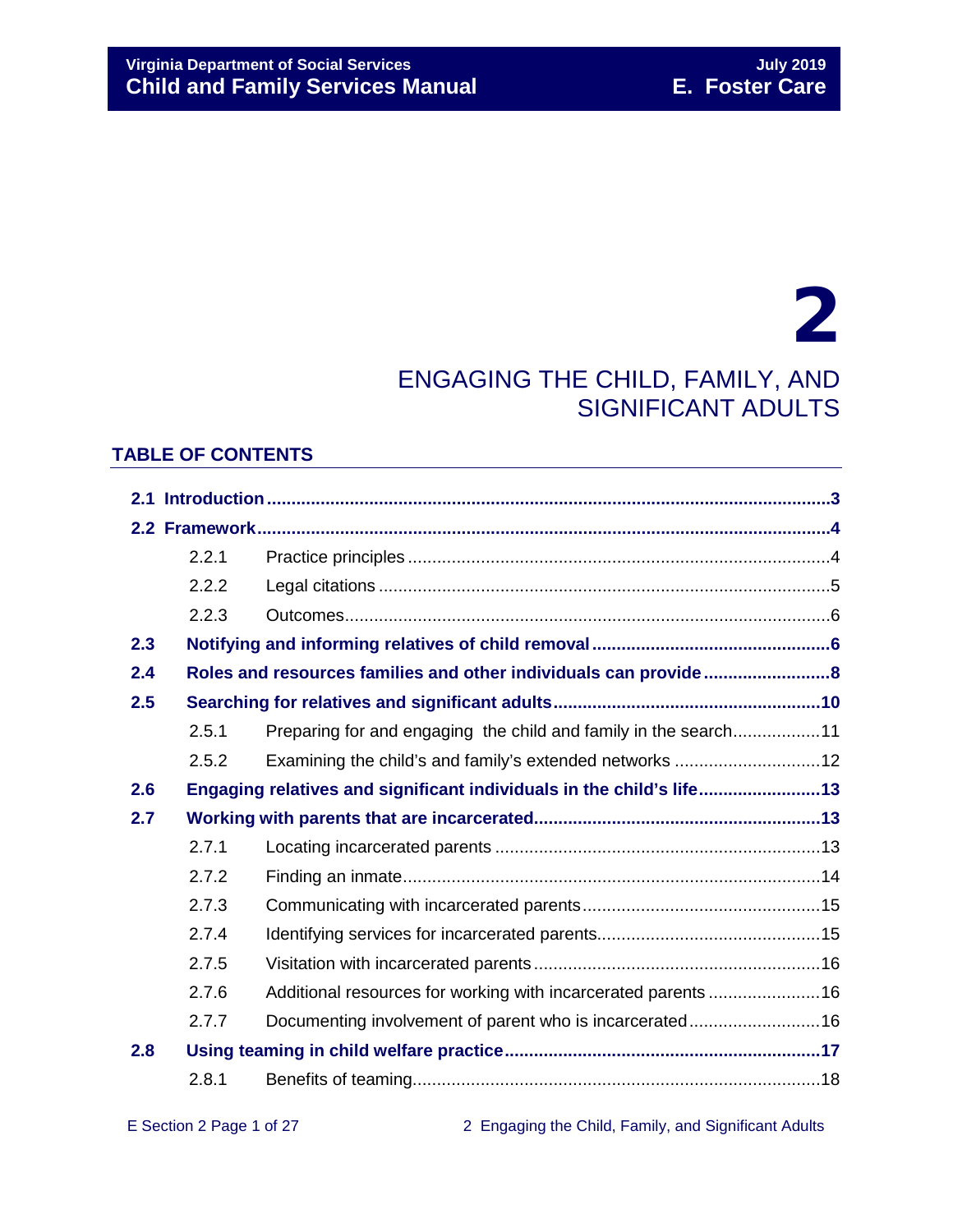|      | 2.8.2 |  |  |
|------|-------|--|--|
| 2.9  |       |  |  |
|      | 2.9.1 |  |  |
|      | 2.9.2 |  |  |
|      | 2.9.3 |  |  |
|      | 2.9.4 |  |  |
|      | 2.9.5 |  |  |
|      |       |  |  |
|      |       |  |  |
| 2.12 |       |  |  |
|      |       |  |  |
|      |       |  |  |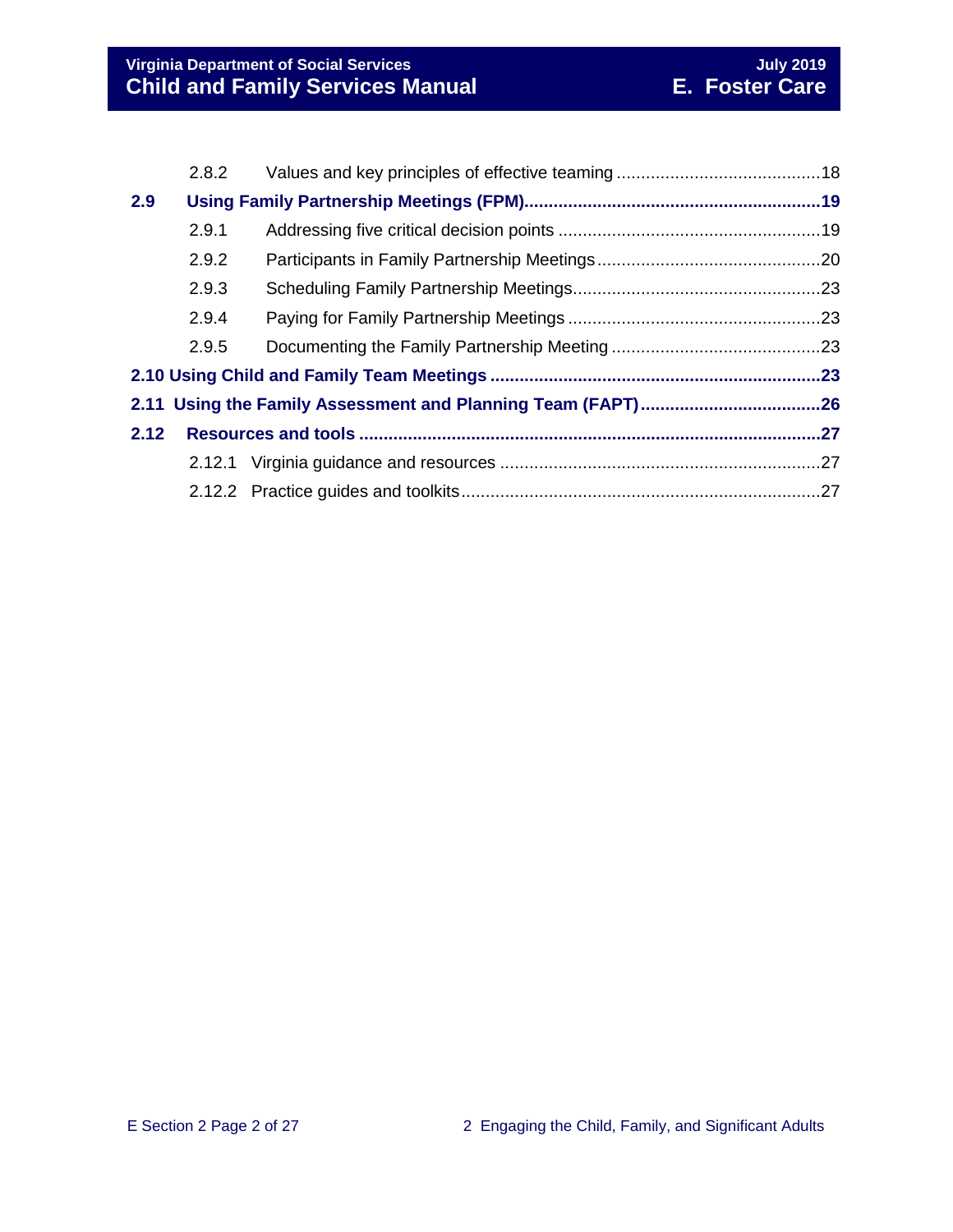# 2

#### ENGAGING THE CHILD, FAMILY, AND SIGNIFICANT ADULTS

#### <span id="page-2-0"></span>**2.1 Introduction**

Family engagement involves all aspects of partnering with youth and families in a deliberate manner to make well-informed decisions about safety, permanency, lifelong connections, and well-being. Family engagement is an intentional practice with utilization of particular skill sets to ensure relationships develop. Family engagement is founded on the principle that communicating openly and honestly with families supports disclosure of culture, family dynamics, and personal experiences. Engagement goes beyond mere involvement; it is about motivating and empowering youth and families to acknowledge their own underlying needs, positive capacities, and supports. True engagement supports families in taking an active role in creating change. It means engaging the child's birth parents, prior custodians, and family members, as well as other community members and adults who are significant to the child and family, consistent with the child's best interests in all aspects of permanency planning for the child.

Family engagement involves notifying relatives, both maternal and paternal, that the child is or will be placed in foster care, searching for extended family and community networks, aggressively pursuing leads, discussing roles and resources the family members and significant adults can provide, engaging them in the child's life, and establishing permanent supports and lifelong connections for the child.

Family engagement is important throughout the child's involvement with the child welfare system to:

- Ensure the child's safety.
- Stabilize the child's family when in crisis.
- Prevent the child's placement in foster care.
- Provide supports for the child when foster care placement is necessary.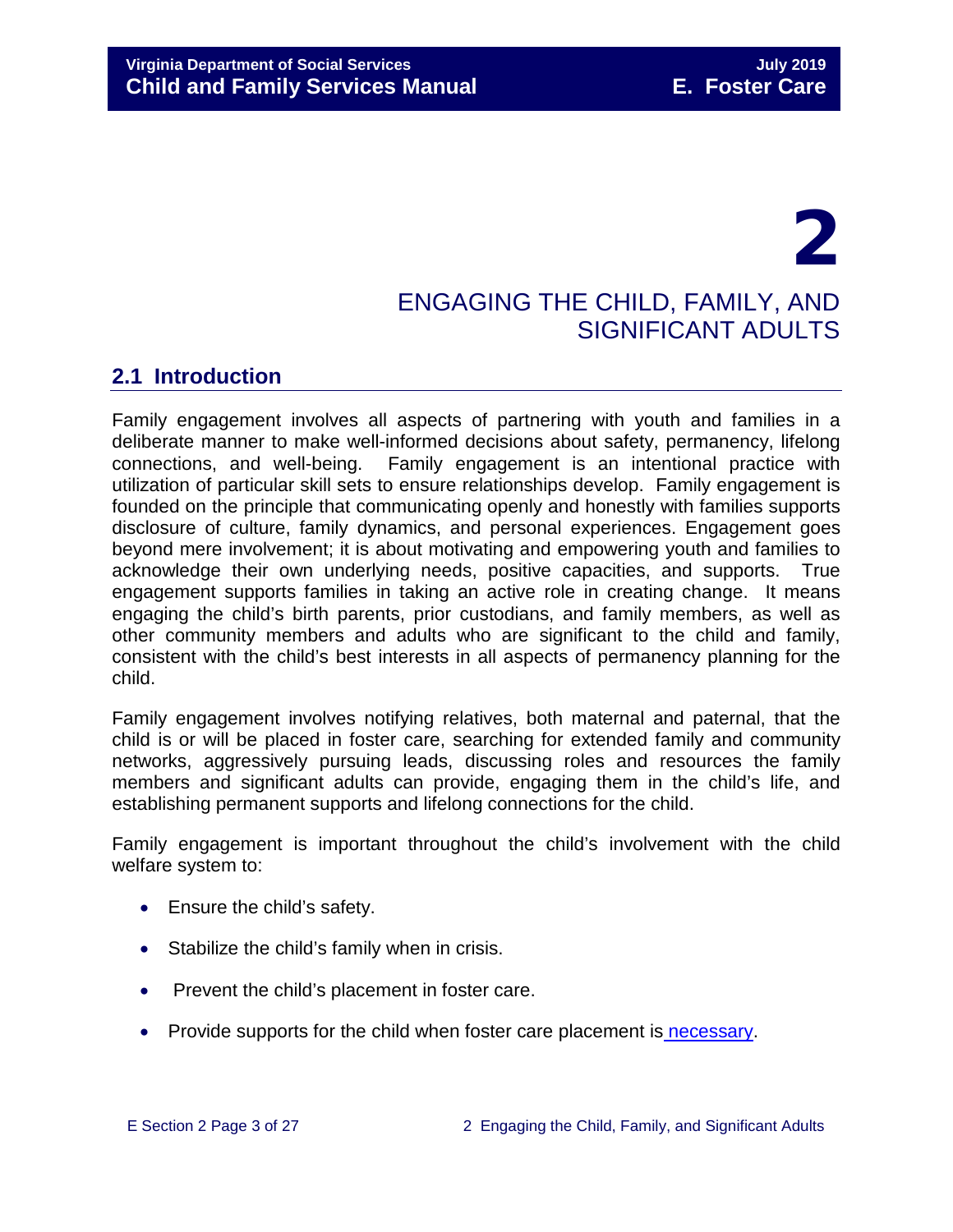- Ensure service plans respond to the strengths, needs, and desires of the child and family.
- Reunify the child safely with his or her family when separation was necessary.
- Find permanent families when the child cannot return home.
- Establish the roles of family members in caring and supporting the child.
- Provide lifelong connections for the child.
- Transition the child to permanency.
- Connect the child and family to post-permanency resources for stability and success in life.

#### <span id="page-3-0"></span>**2.2 Framework**

Local departments of social services (LDSS) shall meet federal and state legal requirements, and should use sound practice principles to achieve desired outcomes and to guide decision making on the engagement of the child, family, and community.

#### <span id="page-3-1"></span>**2.2.1 Practice principles**

Three fundamental principles in Virginia's Children's Services System Practice Model provide the philosophical basis and guide practice for decision making while engaging children and families:

#### **First, we believe in family, child, and youth-driven practice.**

- Children and families will be treated with dignity and respect. The voices of children, youth, and parents are heard, valued, and considered in the decision making regarding safety, permanency, and well-being as well as in service and educational planning and in placement decisions.
- Each individual's right to self-determination will be respected within the limits of established community standards and laws.
- Family members are the experts about their own families. It is our responsibility to understand children, youth, and families within the context of their own family rules, traditions, history, and culture.
- Children have a right to connections with their biological family and other caring adults with whom they have developed emotional ties.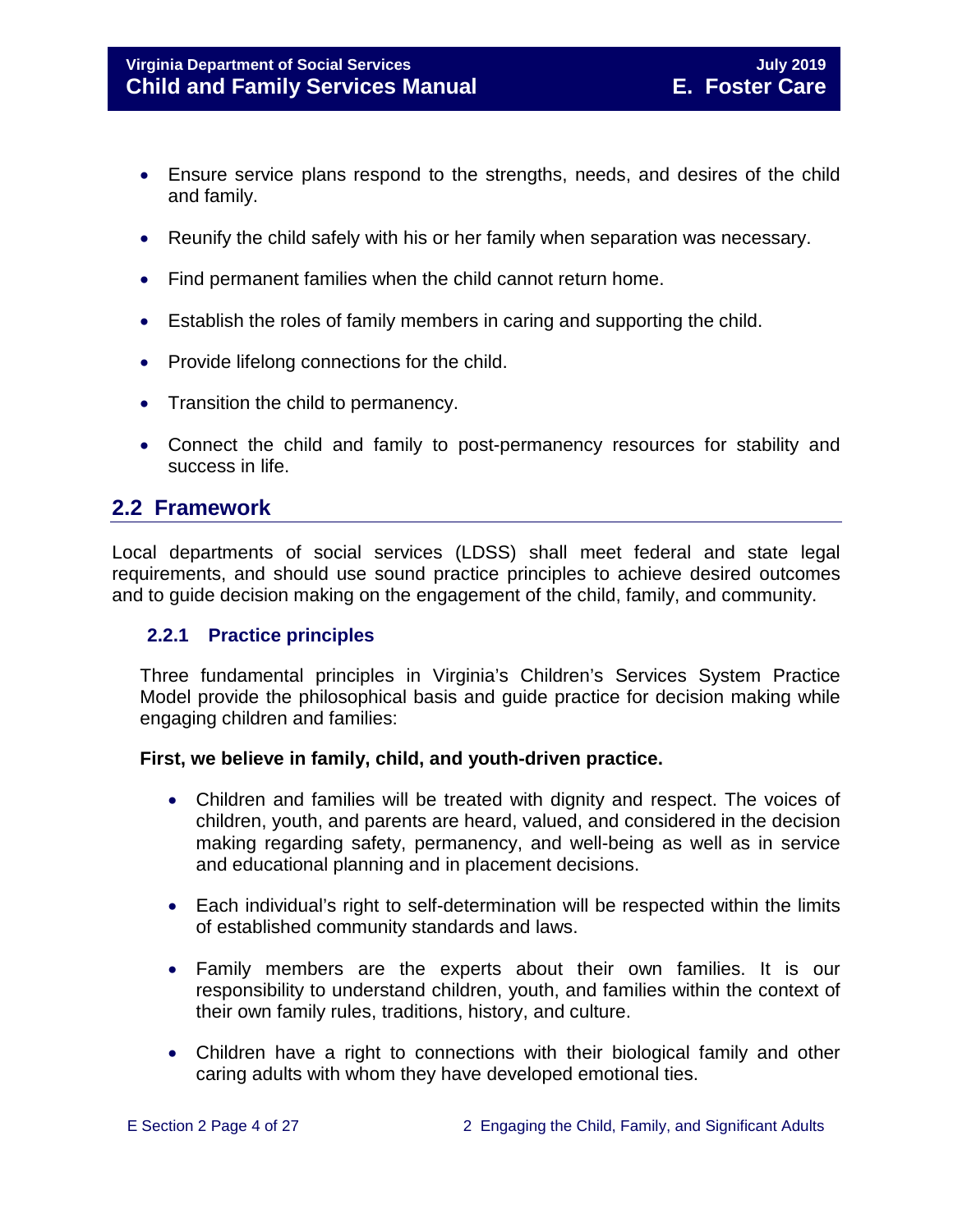• We engage families in a deliberate manner. Through collaboration with families, we develop and implement creative, individual solutions that build on their strengths to meet their needs. Engagement is the primary door through which we help youth and families make positive changes.

#### **Second, we believe that all children and youth need and deserve a permanent family.**

- Lifelong family connections are crucial for children and adults. It is our responsibility to promote and preserve kinship, sibling, and community connections for each child. We value past, present, and future relationships that consider the child's hopes and wishes.
- Permanency is best achieved through a legal relationship such as parental custody, adoption, kinship care, or guardianship. Placement stability is not permanency.

#### **Third, we believe in partnering with others to support child and family success in a system that is family-focused, child-centered, and community-based.**

- We take responsibility for open communication, accountability, and transparency at all levels of our system and across all agencies.
- <span id="page-4-0"></span>• Community support is crucial for families in raising children.

#### **2.2.2 Legal citations**

The legal framework and specific requirements for engaging children and families when children are at risk of or in foster care are delineated in federal and state law. Key citations are provided below. See the law for complete language by clicking on the citation.

- **Identifying and notifying relatives of the child's removal from home** 
	- o [Social Security Act, Title IV, § 471 \(a\) \(29\) \[42 USC 671\]](http://www.ssa.gov/OP_Home/ssact/title04/0471.htm)
- **Identifying a relative for kinship foster care**
	- $\circ$  § [63.2-900.1](http://law.lis.virginia.gov/vacode/63.2-900.1/)
- **Seeking out relatives first as a placement option** 
	- o § [63.2-900](http://law.lis.virginia.gov/vacode/63.2-900/)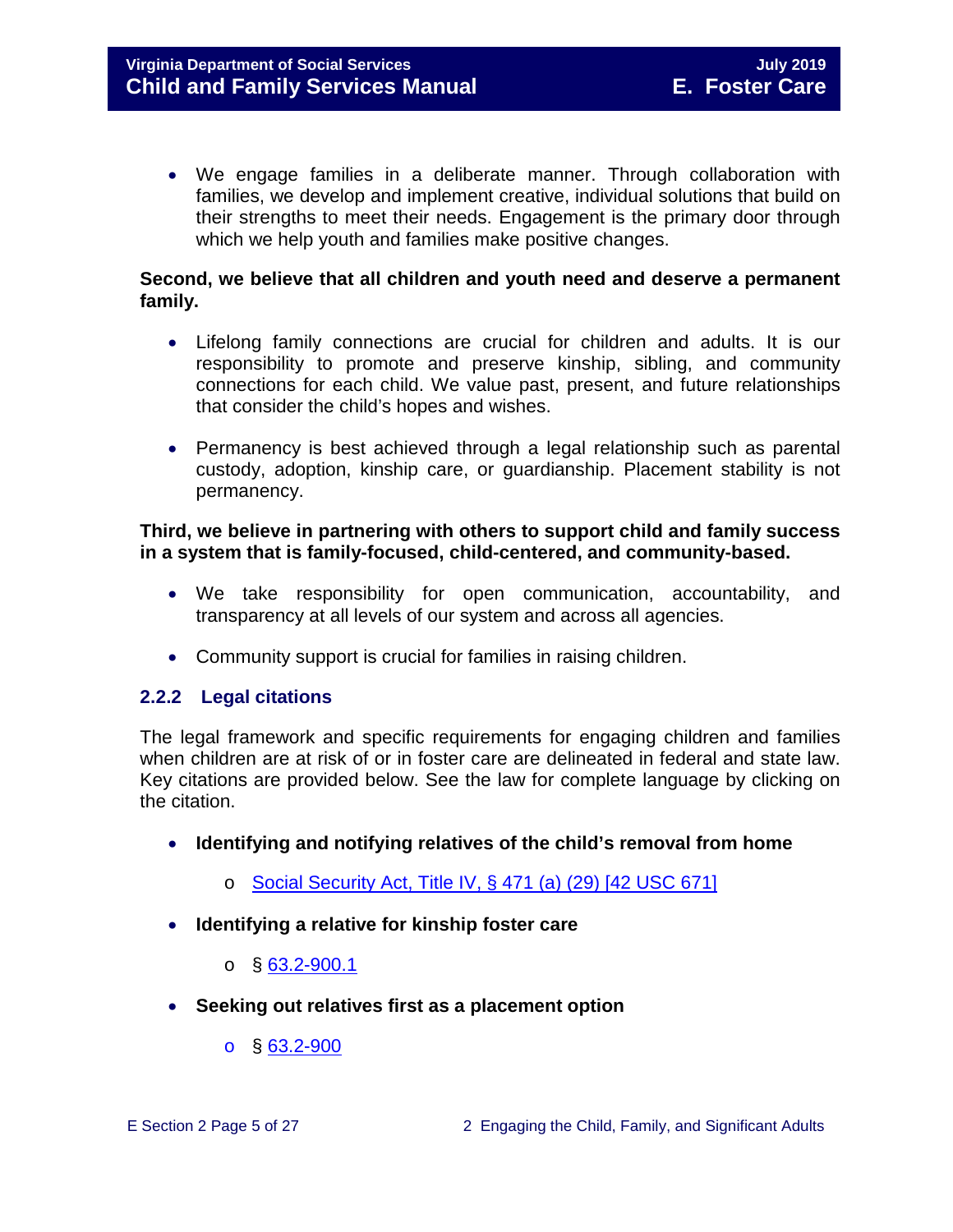- **Providing for family and foster parent participation in the family assessment and planning team (FAPT)** 
	- $\circ$  § [2.2-5208](http://law.lis.virginia.gov/vacode/2.2-5208/)

#### <span id="page-5-0"></span>**2.2.3 Outcomes**

Engaging the child, families, and significant adults in the lives of children at risk of, or placed in, foster care helps LDSS achieve the following outcomes required in the federal Child and Family Services Review, each with specific outcome measures:

#### **Permanency Outcome 1: Children have permanency and stability in their living situations.**

- Fewer children are placed in out-of-home care.
- More children leave foster care and achieve permanency.
- Children achieve permanency with shorter lengths of stay in foster care.
- Increased timeliness to permanency.
- Fewer children re-enter out-of-home care.

#### **Permanency Outcome 2: The continuity of family relationships and connections is preserved for children.**

- More children in foster care are placed in close proximity to their families and communities.
- More children in foster care are placed with siblings.

#### <span id="page-5-1"></span>**2.3 Notifying and informing relatives of child removal**

The LDSS shall document diligent efforts to notify in writing all grandparents and other adult relatives, both maternal and paternal, when the child is being removed or has been removed. Notification shall also be given to all parents, including adoptive and step-parents, of any sibling who has been removed from the custody of the parent(s) [\(The Preventing Sex Trafficking and Strengthening Families Act, P.L. 113-183\)](https://www.congress.gov/113/bills/hr4980/BILLS-113hr4980enr.pdf).

Parents and relatives should be actively engaged in decision making for the child through a Family Partnership Meeting (FPM) prior to removing the child whenever possible [\(Section 2.9\)](#page-18-0). Notifying relatives and documenting these efforts shall be the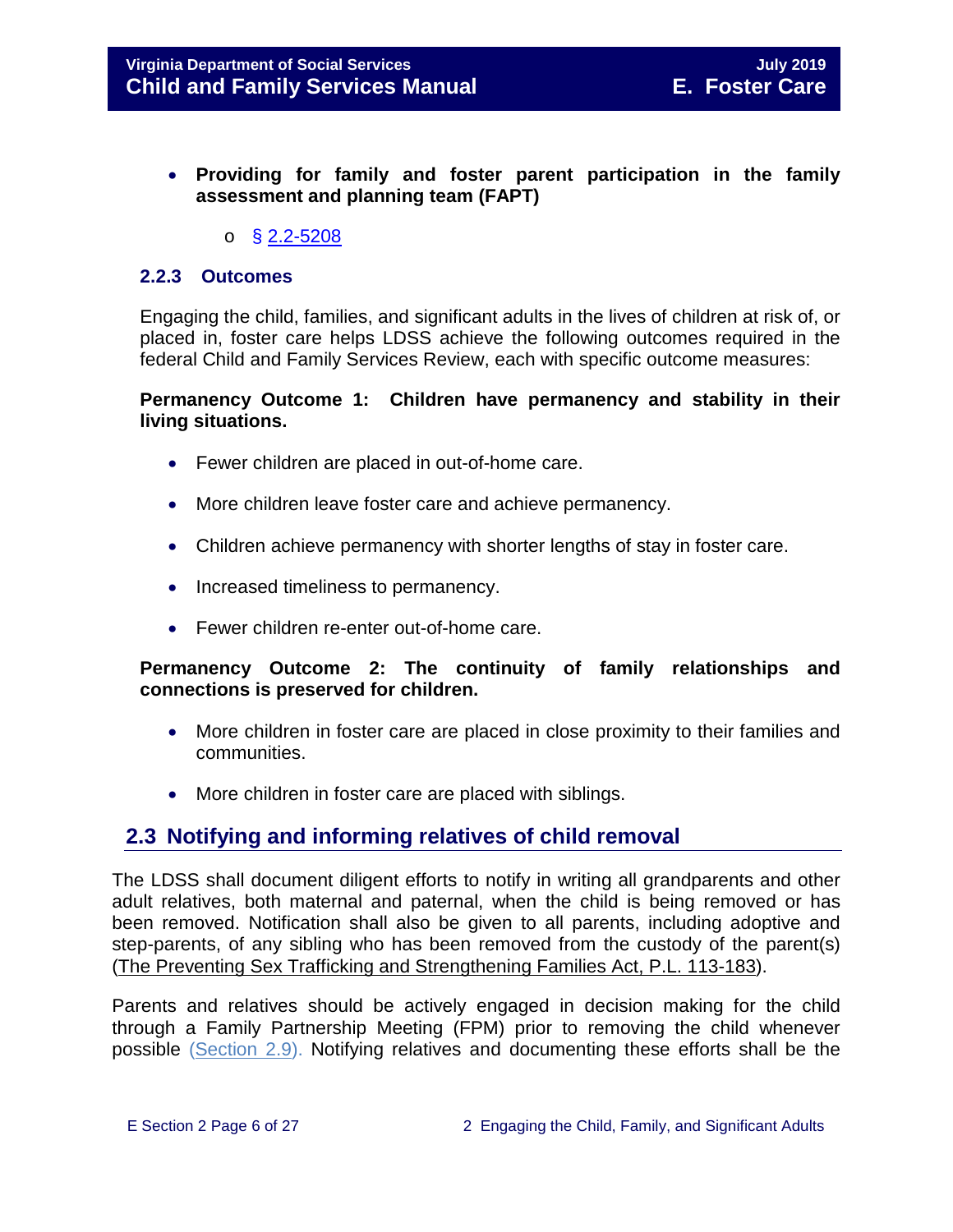responsibility of all services workers involved in the child's case. (See Child Protective Services manual, [Section 4.2.3.8.5](http://www.dss.virginia.gov/files/division/dfs/cps/intro_page/manuals/07-2017/section_4_family_assessment_and_investigation.pdf#page=24) and [Section 8.2.5\)](http://www.dss.virginia.gov/files/division/dfs/cps/intro_page/manuals/07-2017/section_8_judicial_proceedings.pdf#page=9)

The purpose of the written notice is to explain the options the relative has to participate in the care and placement of the child in an effort to establish permanency for the child. This written notice shall occur **within 30 calendar days** after removing a child from the custody of the parent(s) [\(Social Security Act, Title IV, § 471 \(a\) \(29\) \[42 USC 671\]\)](http://www.ssa.gov/OP_Home/ssact/title04/0471.htm). It should be done **within five (5) days** when feasible.

LDSS may contact relatives without the family's consent, written release, or court order when the LDSS determines that disclosure of information is in the child's best interests and the person has a legitimate interest. The LDSS has authority to contact parents, grandparents, or any other individuals that the LDSS considers a potential caretaker for the child who is involved with child protective services, if the child has to be removed from the parent or custodian (§ [63.2-105;](http://law.lis.virginia.gov/vacode/63.2-105/) [22 VAC 40-705-160 B;](http://law.lis.virginia.gov/admincode/title22/agency40/chapter705/section160/) [22 VAC 40-705-10\)](http://law.lis.virginia.gov/admincode/title22/agency40/chapter705/section10/). For additional information, see the Child Protective Services Manual, Part 9, Confidentiality, [Section 9.7](http://www.dss.virginia.gov/files/division/dfs/cps/intro_page/manuals/07-2017/section_9_confidentiality.pdf#page=18) on Release of Information to Legitimate Interests.

The LDSS may determine it is not in the child's best interests to notify relatives involved in family or domestic violence, who have a barrier crime as listed in  $\S$  [63.2-1719,](http://law.lis.virginia.gov/vacode/63.2-1719/) or who are listed on the Virginia State Police Sex Offender Registry.

The written notice shall:

- Notify the family members that the child is being removed or has been removed and is in the custody of the LDSS.
- Invite the family members to discuss ways to be involved in the child's life, including the possibility of becoming a foster parent for the child, *and explain opportunities available through kinship guardianship assistance (§ [63.2-900.1\)](http://law.lis.virginia.gov/vacode/63.2-900.1).*
- Request assistance in locating relatives who may be willing to be involved in the child's life, including being considered as possible placements for the child.
- Explain the legal options available to relatives for the placement and care of the child.
- Describe the requirements for becoming a foster and adoptive foster family.
- Provide information on the types of services and supports available for children placed with foster and adoptive families.
- Explain the permanency options that may no longer be available if the relatives do not respond to the written notice.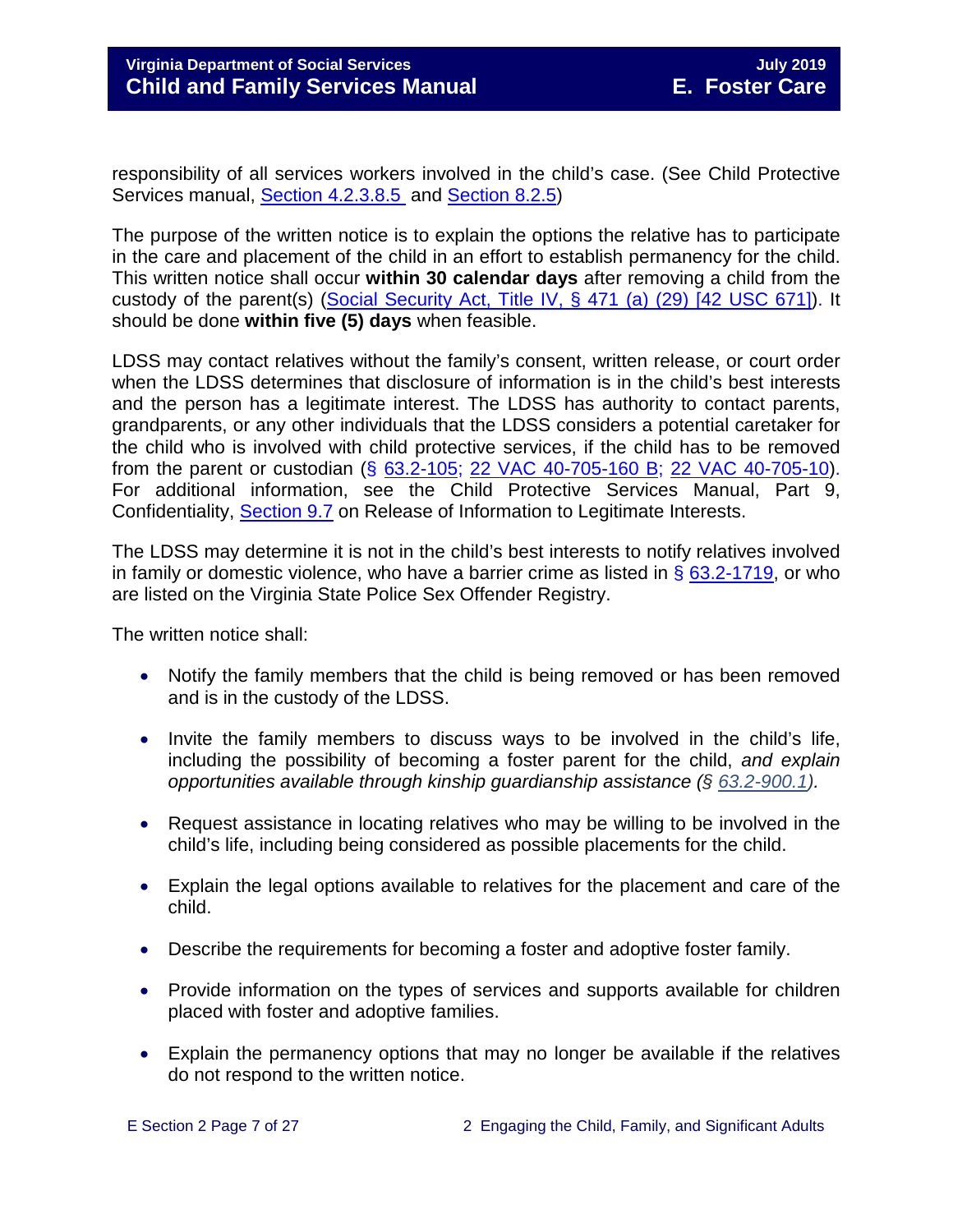• Provide contact information for LDSS staff responsible for responding to the relatives' interest in caring for the child.

The sample [Relative Notification Letter](http://www.dss.virginia.gov/files/division/dfs/fc/intro_page/forms/032-04-0074-00-eng.doc) should be used for individuals who have been confirmed to be relatives, as it contains all required language. Through the agency's search efforts, there may be certain individuals who are suspected to be relatives of the child but have not yet been confirmed to be relatives. The agency is required to make efforts to locate all relatives of the child; however, it's also important that the agency protect the confidentiality of the family until the individuals are confirmed as relatives. The sample Possible Relative Notification Letter includes examples of language that should be used in those types of letters.

A copy of the written communication shall be kept in the child's case file. The date the written notice was sent and the date(s) any relatives responded shall be recorded in OASIS. The reasons for not notifying specific relative(s) shall be documented as well.

#### <span id="page-7-0"></span>**2.4 Roles and resources families and other individuals can provide**

Family members and other individuals can provide important connections and support for the child at risk of or in a foster care placement. They can help the child in preventing foster care placement, during the foster care experience, in transitioning to permanency, and throughout adulthood. Strong connections with family members and significant adults provide the child with stability, long-term safety nets, and the necessary foundations for success in adulthood.

Relatives, siblings, friends and significant adults may assume diverse roles and provide different resources and supports for the child. Individuals not related by birth, marriage, or adoption to the child, but who have emotionally significant relationships with the child, may be willing to fulfill the functions of a family relationship for the child in foster care.

To the extent that it is age-appropriate, all children should be an active participant on the planning team. Youth age 14 and older shall be part of the planning team and shall be provided with the opportunity to choose up to two (2) members of the team who are neither a foster parent of nor a case/service worker of the youth [\(P.L. 113-183\)](https://www.congress.gov/113/plaws/publ183/PLAW-113publ183.pdf) and who he or she wants to involve with the team to help represent the youth's needs and provide support during the process. One of the individuals selected by the youth may serve, as necessary, as an advocate with respect to normalcy for the youth. The LDSS may only reject the member(s) selected by the youth if there if good cause to believe that the individual(s) would not act in the best interest of the youth and this must be documented.

The roles of individuals may include, but are not limited to:

- Providing information and leads on relatives and significant adults.
-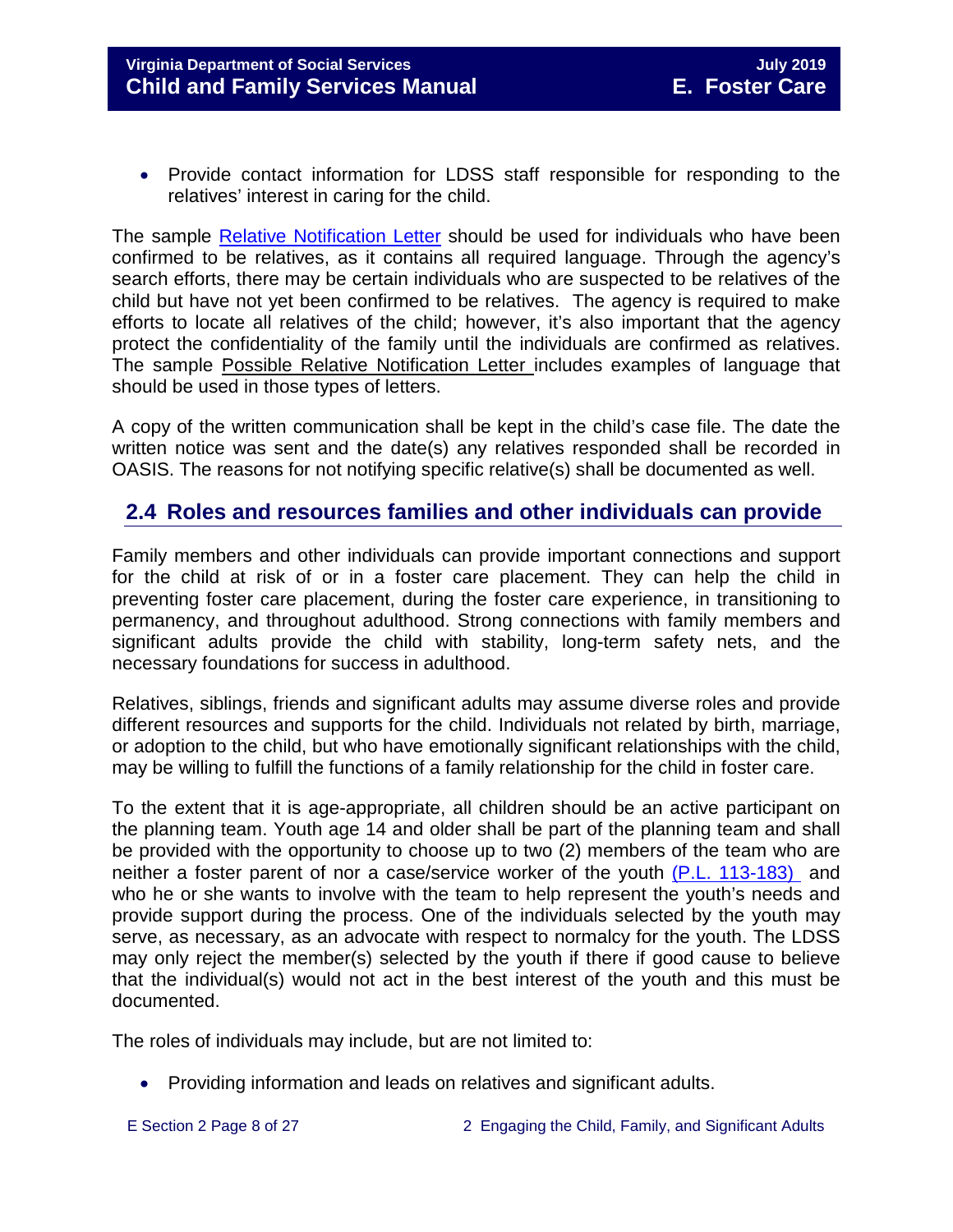- Helping identify potential relative caregivers.
- Serving as bridges to help make connections with other individuals.
- Providing knowledge of the families' cultural traditions and practices.
- Identifying strengths, supports, and resources of the child, youth, family, and community.
- Helping problem-solve in building on the child's, youth's and family's strengths in meeting the child's or youth's needs.
- Participating in school activities or inviting the child or youth to participate in family and social events.
- Connecting personally with the child on a regular and ongoing basis, such as visits, phone calls, email, texting, videoconferencing, and computer social networking.
- Providing emotional support or mentoring for the child or youth.
- Participating in FPMs.
- Helping to develop and implement a plan to meet the child's or youth's needs for safety, permanence, and well-being.
- Providing respite or temporary care for the caregivers, transportation, financial resources, or employment and housing options.
- Serving as placement resources.
- Providing a permanent family for the child or youth.
- Providing lifelong connections for the child or youth.
- Helping to prepare and transition youth over age 14 to adulthood successfully.
- Providing any needed post-permanency supports to help the child or youth be successful in the future.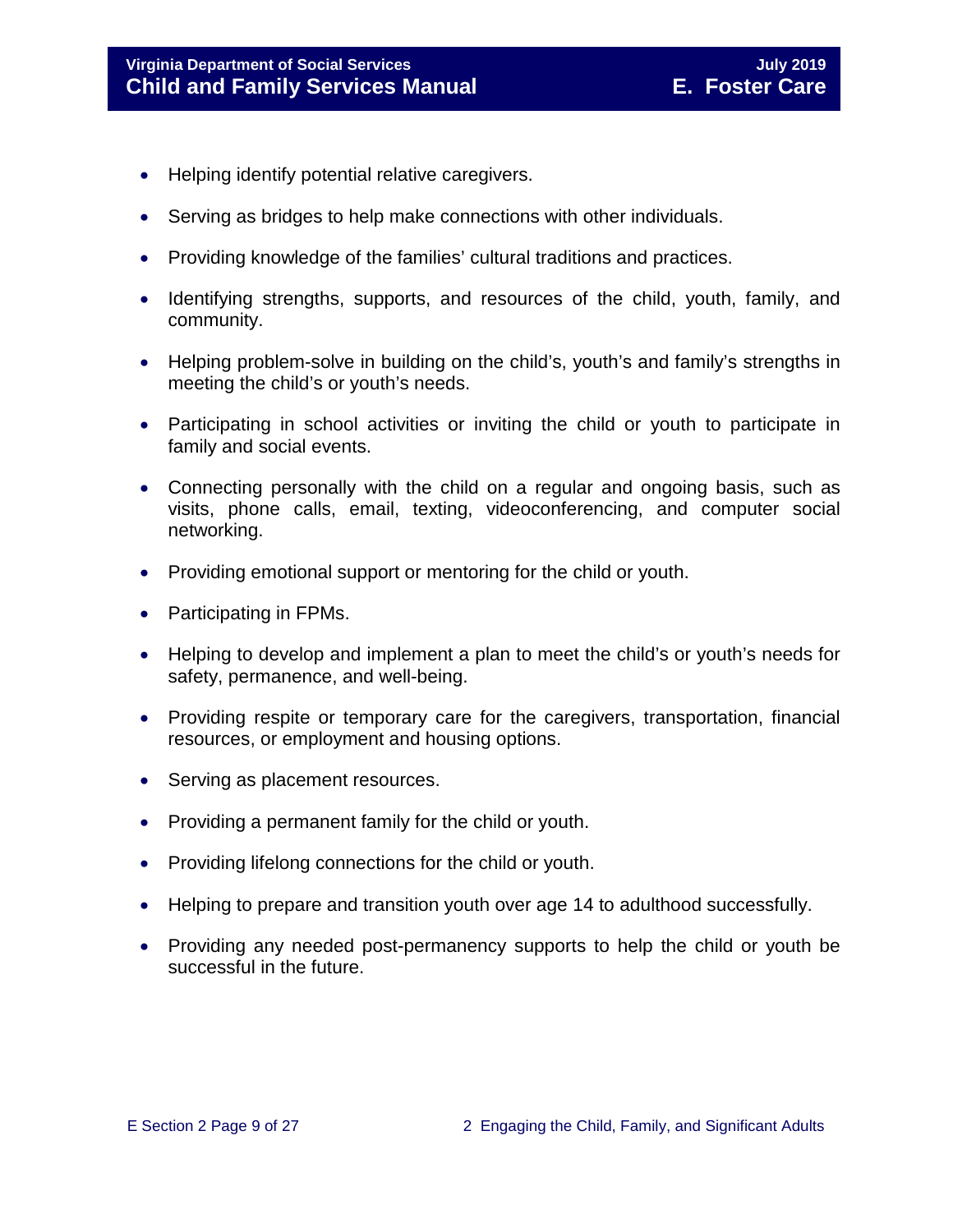#### <span id="page-9-0"></span>**2.5 Searching for relatives and significant adults**

The LDSS shall diligently search for adult relatives and other individuals who have significant relationships with the child, including those adult relatives suggested by the child, birth parents or prior custodians (Social [Security Act, Title IV, § 471 \(a\) \(29\) \[42](http://www.ssa.gov/OP_Home/ssact/title04/0471.htm)  [USC 671\]\)](http://www.ssa.gov/OP_Home/ssact/title04/0471.htm). The networks of the father and paternal family should be examined as thoroughly as those of the mother and maternal family, even if the father is currently absent from the child's life.

Within 30 days of a child whose father is unknown entering foster care, the LDSS shall request a search of the Birth Father Registry to determine if any man has registered as a putative father of that child [\(§63.2-900\).](http://law.lis.virginia.gov/vacode/63.2-900/) If a man has registered, the LDSS shall contact the man to begin the process to determine paternity. A search of the Birth Father Registry when the child enters foster care does not eliminate the requirement for a LDSS to request another search when filing for termination of parental rights if the goal of adoption has been selected [\(see Section 9.4\)](file://Vaultcelerra.co.dss.state.va.us/Workgroup/Family_Services/DFS%20Child%20and%20Family%20Services%20Manual/E.%20Foster%20Care/Foster%20Care%20June%202017/section_9_achieving_permanency_goal_adoption%20draft.docx). For information about the Virginia Birth Father Registry process, see Child and Family Services Manual, Chapter F, Adoption, [section 8.](http://www.dss.virginia.gov/files/division/dfs/ap/intro_page/manuals/07-01-2014/section_8_putative_father_registry.pdf)

Searching for both maternal and paternal family and lifelong connections is an ongoing process throughout the child's involvement with the child welfare system. It should begin as soon as the child is at risk of being placed outside of the home and continue with a sense of urgency until the child has achieved permanency. *At a minimum, the service worker shall search for relatives at the time the child enters foster care, annually, and prior to any subsequent placement changes for the child (*§ *[63.2-901.1\)](https://law.lis.virginia.gov/vacode/63.2-900.1).* These ongoing efforts shall be documented in OASIS using the diligent search screen and the paper case file. Additionally, these efforts shall be documented in the foster care plans and court reviews submitted to the court for all foster care hearings throughout the life of the case.

The family search and engagement process involves exploring the extended networks of people who have been involved with the child over the course of the child's life. The service worker should reconstruct the child's relationships over time to identify as many family members and other individuals as possible who have been significant and positive for the child. Every reasonable lead should be pursued quickly. When family members indicate interest in connecting with the child, the service worker should engage these individuals to gather information, build relationships, and explore placement options for the child.

The process of finding family and lifelong connections should be guided by the desires and needs of the child, consistent with the child's developmental level. The child should be involved as soon as possible in the search process, taking into account the child's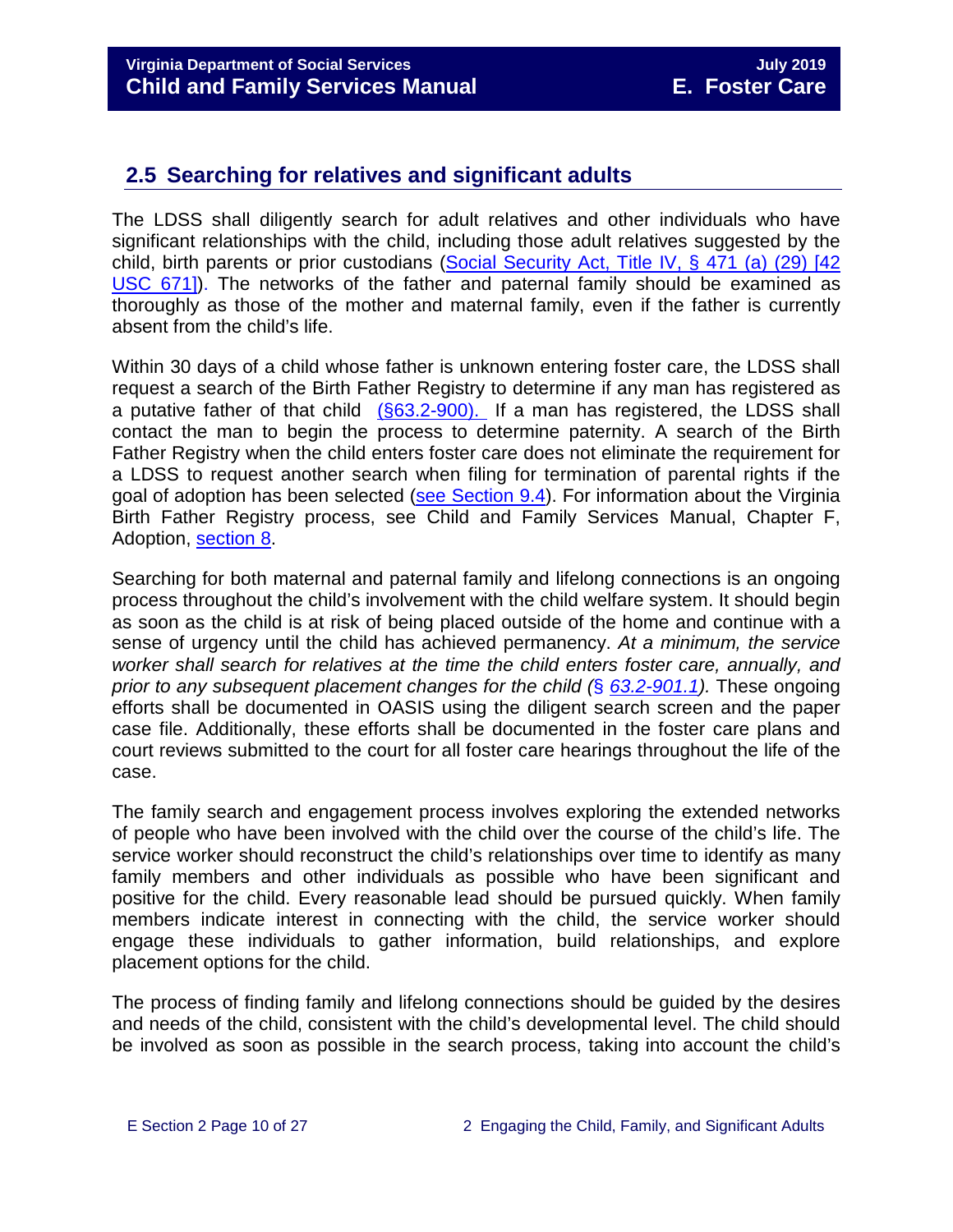circumstances and best interests. The service worker should identify the most appropriate individual to work with the child on the search process.

#### <span id="page-10-0"></span>**2.5.1 Preparing for and engaging the child and family in the search**

The service worker should explain the search process to the child, the person working directly with the child, appropriate family members, and other involved individuals to:

- Prepare them for the process.
- Identify relatives and significant individuals.
- Explore the types of connections the child wants.
- Help the child express his desires about the outcomes of the relative search and set reasonable expectations as needed.

Conversations with the child and family about the search should be ongoing to identify additional relationships that they remember, to keep them informed, and to seek their input and desires throughout the process.

The following are some issues to consider when beginning a relative search:

- What are the roles, hierarchy, and authority of relatives in the raising of children, in both the presence and absence of parents?
- What is the family's hierarchy of responsible relatives (e.g., godparents, grandparents, siblings) in the temporary or permanent absence of parents?
- Does the family practice or reject formal or informal placement of relatives' children (e.g., adoption, guardianship)?
- How do gender and cultural traditions affect the family's decision-making structure, child-rearing practices, and selection of a family spokesperson?
- What has been/is the family's experience and attitude towards social service professionals and institutions?
- How have environmental conditions or changes affected the family's socioeconomic stability, child-rearing practices, and family members (e.g., unemployment, migration, housing, rural or urban settings, language)?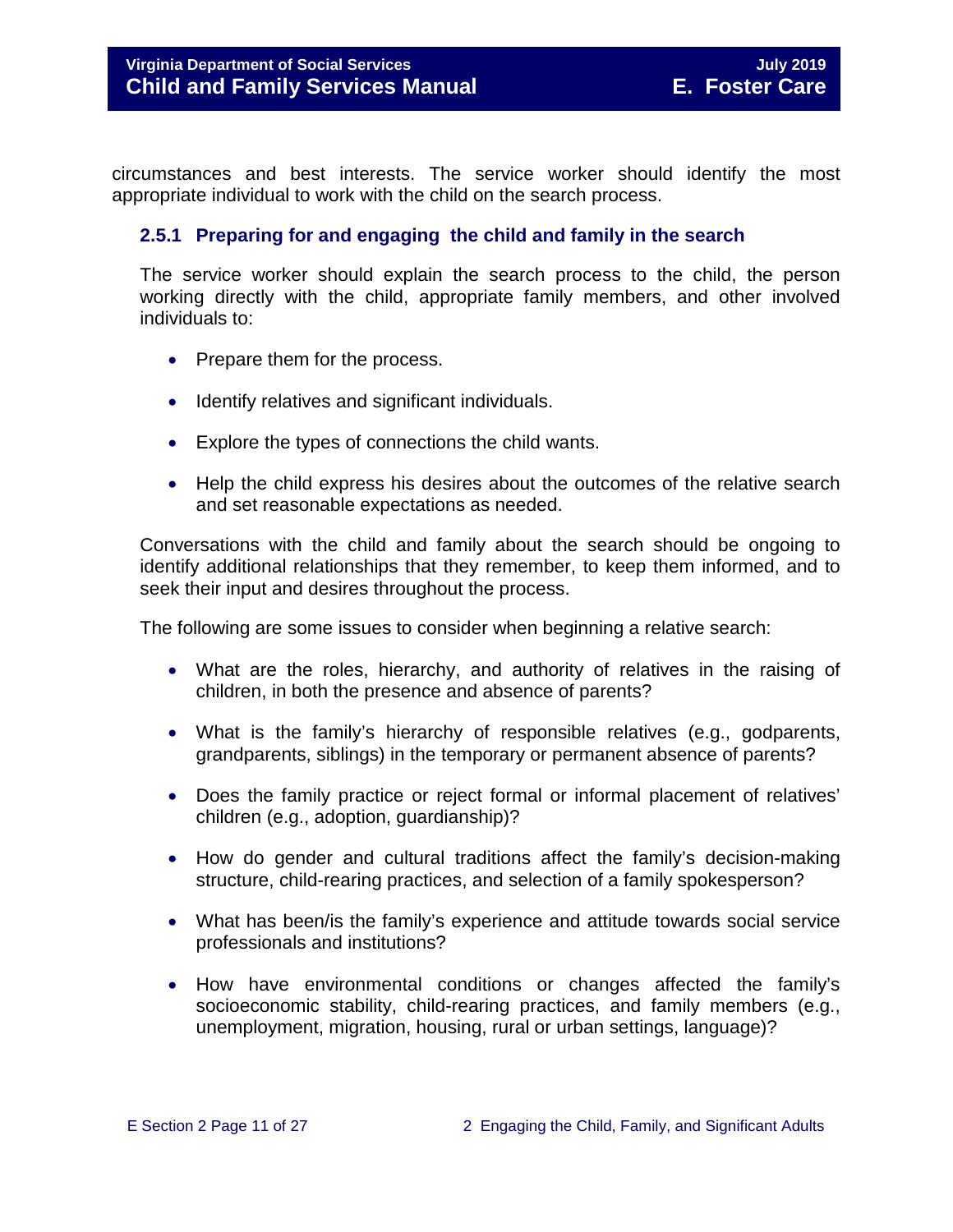(Relatives Raising Children: An Overview of Kinship Care, Crumbley and Little, 1997)

#### <span id="page-11-0"></span>**2.5.2 Examining the child's and family's extended networks**

The service worker should use a variety of methods to identify as many individuals as possible in the extended networks of the child and family. The networks of the father and paternal family should be examined in addition to, and as thoroughly as, those of the mother and maternal family.

Search methods include, but are not limited to:

- Utilizing a person locator tool to locate family members and supportive adults. All agencies have free use of this search engine through the VDSS.
- Completing a genogram and/or ecomap with the youth and family to gain information about family members and significant people connected to the family [\(See section 5.8\)](file://Vaultcelerra.co.dss.state.va.us/Workgroup/Family_Services/DFS%20Child%20and%20Family%20Services%20Manual/E.%20Foster%20Care/Foster%20Care%20June%202017/section_5_conducting_child_and_family_assessment.docx)
- Reviewing case records, including information gathered about the family search conducted during child protective service investigations and family assessments.
- Talking with the child, siblings, and previous and current caretakers.
- Talking with immediate and extended family members, including birth parents and absent parents; siblings, half-siblings, step-siblings, and adopted siblings; and maternal and paternal family members (e.g., adult siblings, grandparents, uncles, aunts, great aunts, and great uncles).
- Talking with adults who had emotional attachments or connections with the child, such as godparents, friends' parents, teachers, counselors, service workers, coaches, church members, and neighbors.
- Using meetings, personalized letters, handwritten notes, phone calls, and emails to engage adults.
- Following up on any leads through Internet search methods. (See Family [Engagement Toolkit\)](http://www.dss.virginia.gov/family/fe.cgi)

The service worker should pursue every reasonable lead and respond quickly when family members indicate interest in connecting with the child.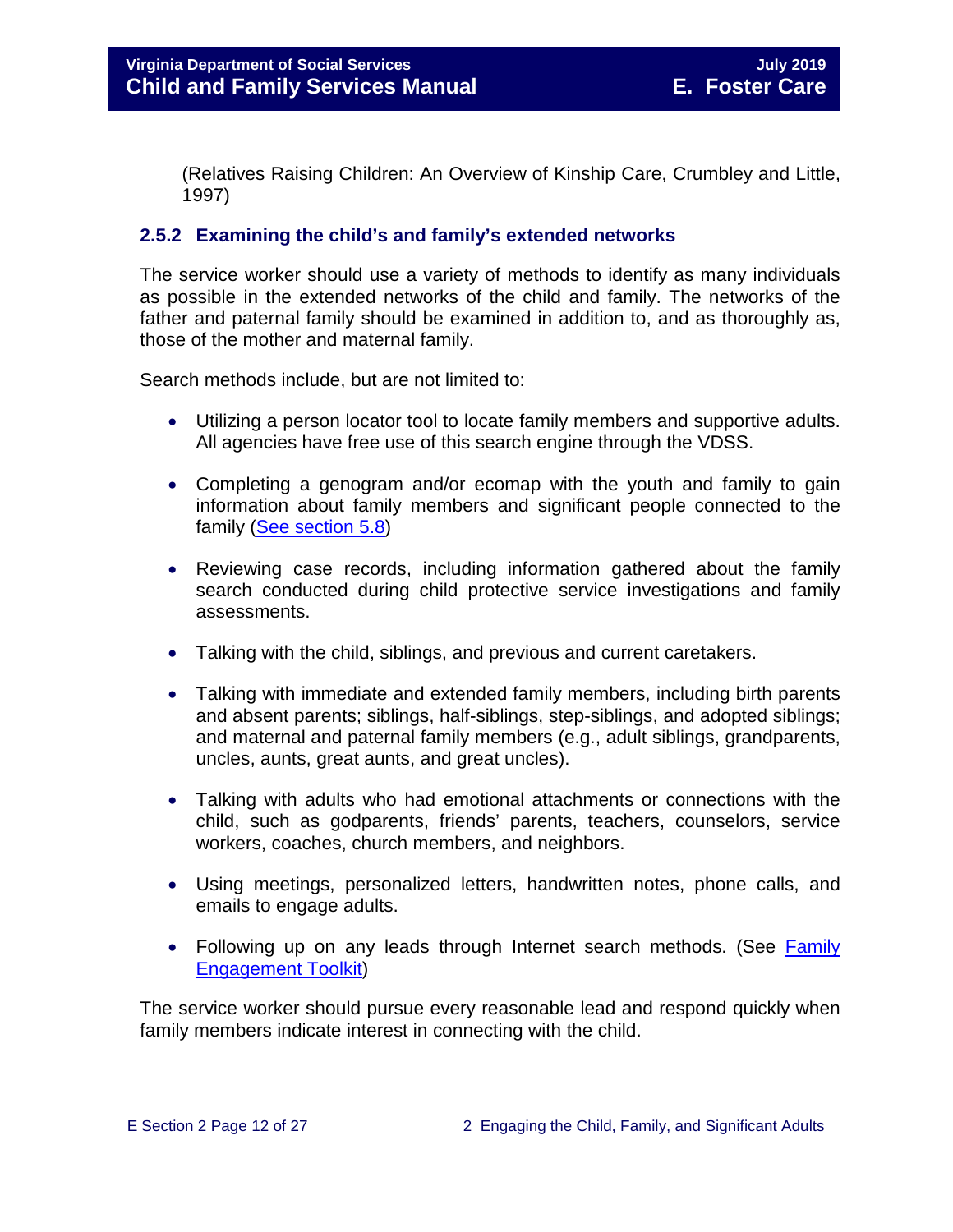All information gathered about the child's relationships with family members and significant adults should be documented in OASIS and the paper case file for use throughout the child's involvement with the child welfare system.

#### <span id="page-12-0"></span>**2.6 Engaging relatives and significant individuals in the child's life**

As the service worker identifies family members and significant individuals, the service worker should explore opportunities for reconnecting and re-engaging them in the child's life. See [Section](#page-7-0) 2.4 for possible roles, resources, and supports these individuals can provide the child.

The service worker should:

- Help the child determine whether and how relationships will be maintained with different individuals over time, consistent with the child's developmental level.
- Engage appropriate family members and significant individuals in the child's life, including the birth mother and birth father, consistent with the child's safety, best interests, and personal desires.
- Candidly discuss with the family members and significant individuals the specific strengths and needs of the child, as appropriate.
- Identify the specific roles and resources they can provide the child.
- Encourage them to connect and maintain involvement with the child as appropriate to the child's needs.

Relationships with family members and other adults should be reconsidered throughout the child's involvement with the child welfare system. The child's needs and desires, and the individual's circumstances, may change over time. Someone who initially was not able to assist the child may be a valuable resource at another time.

#### <span id="page-12-1"></span>**2.7 Working with parents that are incarcerated**

By engaging the incarcerated parents early and regularly throughout the life of the child's involvement with the child welfare system, from arrest to release and re-entry to the community, the LDSS may improve permanency outcomes for children of incarcerated parents.

#### <span id="page-12-2"></span>**2.7.1 Locating incarcerated parents**

When a parent's whereabouts are unknown, the service worker should consider the possibility that the parent may be incarcerated. The service worker should make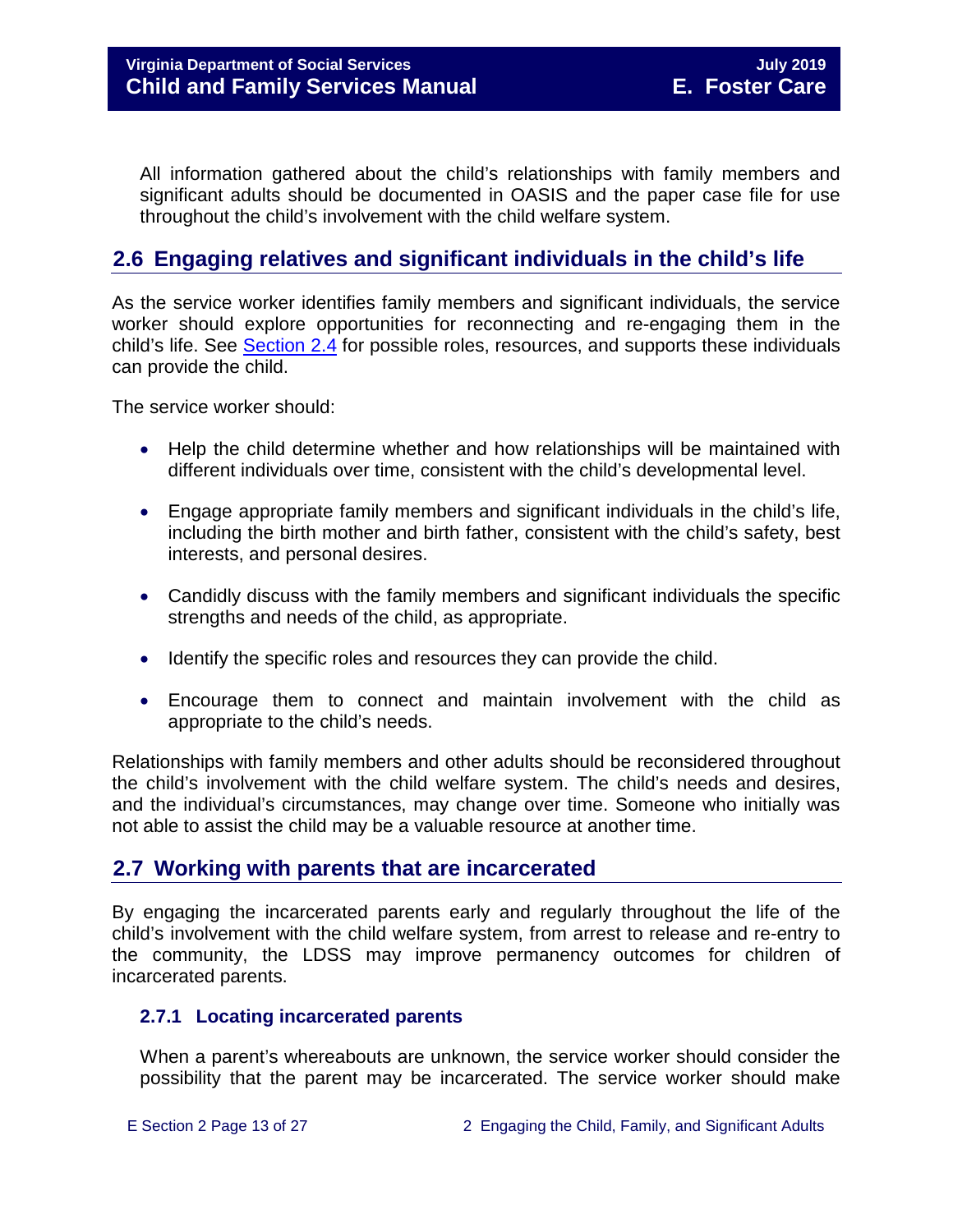reasonable efforts to locate parents who may be or who are known to be incarcerated in city, state, and federal corrections facilities or detained by U.S. Immigration and Customs Enforcement (ICE).

#### <span id="page-13-0"></span>**2.7.2 Finding an inmate**

- County jail. The parent can usually be located by contacting the County Sheriff Department's administrative booking unit. Sometimes it may be faster to go to the jail in person. Inmates often use aliases when they are booked in county jail. Developing a working relationship with the Sheriff Department's staff who are acquainted with repeat offenders and their aliases may assist the service worker in this type of search.
- State prison. If a parent has been sentenced to a state prison, the service worker may utilize the [Virginia Department of Corrections, Offender Locator](http://vadoc.virginia.gov/offenders/locator/index.aspx) service to help locate an inmate. If an inmate was recently admitted or transferred, the information may not be available for several days.
- Federal prison. If a parent has been sentenced to a federal prison, the service worker may use the [Find an inmate](http://www.bop.gov/inmateloc/) locator tool on the Federal Bureau of Prison website. The parent's first and last name is needed.
- U.S. Immigration and Customs Enforcement (ICE). If a parent has been detained, the service worker may use the on line [ICE Detainee Locater](https://locator.ice.gov/odls/homePage.do)  [System.](https://locator.ice.gov/odls/homePage.do) This system will be able to locate a parent that has been detained by ICE in the last 60 days.
	- o Detainees are not able to receive calls, but letters may be sent, utilizing name and alien registration number.
	- o According to the Vienna Convention on Consular Relations, law enforcement agencies are required to notify all arrestees of their rights to contact their respective consulate. The federal government provides a list of [foreign embassies](http://www.embassy.org/embassies/) with contact information. If the child is a U.S. citizen, the consulate may be able to advocate on behalf of the detained immigrant parent since children are often able to obtain dual citizenship.

An important reason to locate incarcerated parents is their right to receive notice that the child is in foster care. Failure to provide proper notice to incarcerated parents may result in denial of the parents' fundamental rights but also may result in court continuances and delay in helping children to achieve permanency in a timely manner.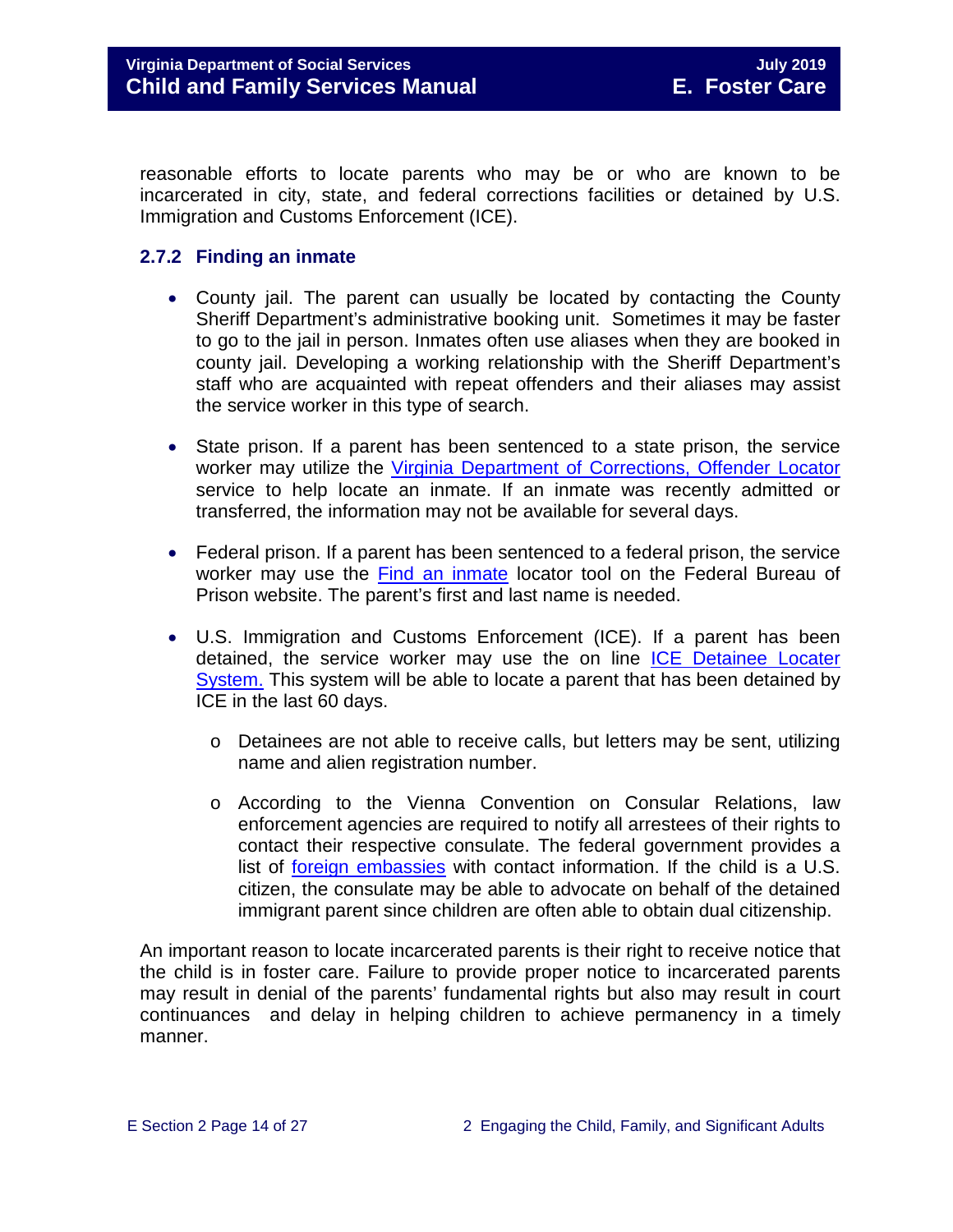#### <span id="page-14-0"></span>**2.7.3 Communicating with incarcerated parents**

A parent's ability to communicate is extremely restricted once he or she is incarcerated. They cannot easily access a phone or may not receive documents and notifications about their case plan and court hearings in a timely manner.

Connecting with program staff in the corrections facility may help the service worker in identifying the best contact methods for the incarcerated parent. It may be possible for the incarcerated parent to participate in team meetings and FPMs via telephone.

Unless the court has issued a ruling that releases the agency from having to make reasonable efforts to reunite the child with his birth parent, service workers are obligated to approach all cases involving incarcerated parents with the same urgency and respect as any other foster care case.

#### <span id="page-14-1"></span>**2.7.4 Identifying services for incarcerated parents**

Though service referrals and the parent's ability to access helpful programs are severely limited while incarcerated, the service worker shall still discuss the service plan with the parent, advise him to participate in any available programs and plan for additional community services upon release.

The program staff at the corrections facility can help determine what services the inmate is already receiving and what is available.

Many correction facilities include services such as but not limited to:

- Parenting programs.
- General Educational Development (GED) and educational opportunities.
- Anger management.
- Drug and alcohol programs.
- Domestic violence programs.
- Counseling/mental health services.

As parents near their release, child welfare agencies should also be sure to discuss the service plan with them and the remaining steps to achieve reunification if this continues to be the permanent plan for the child. If not, discuss with the parent appropriate ways to develop the plan for permanency for their child.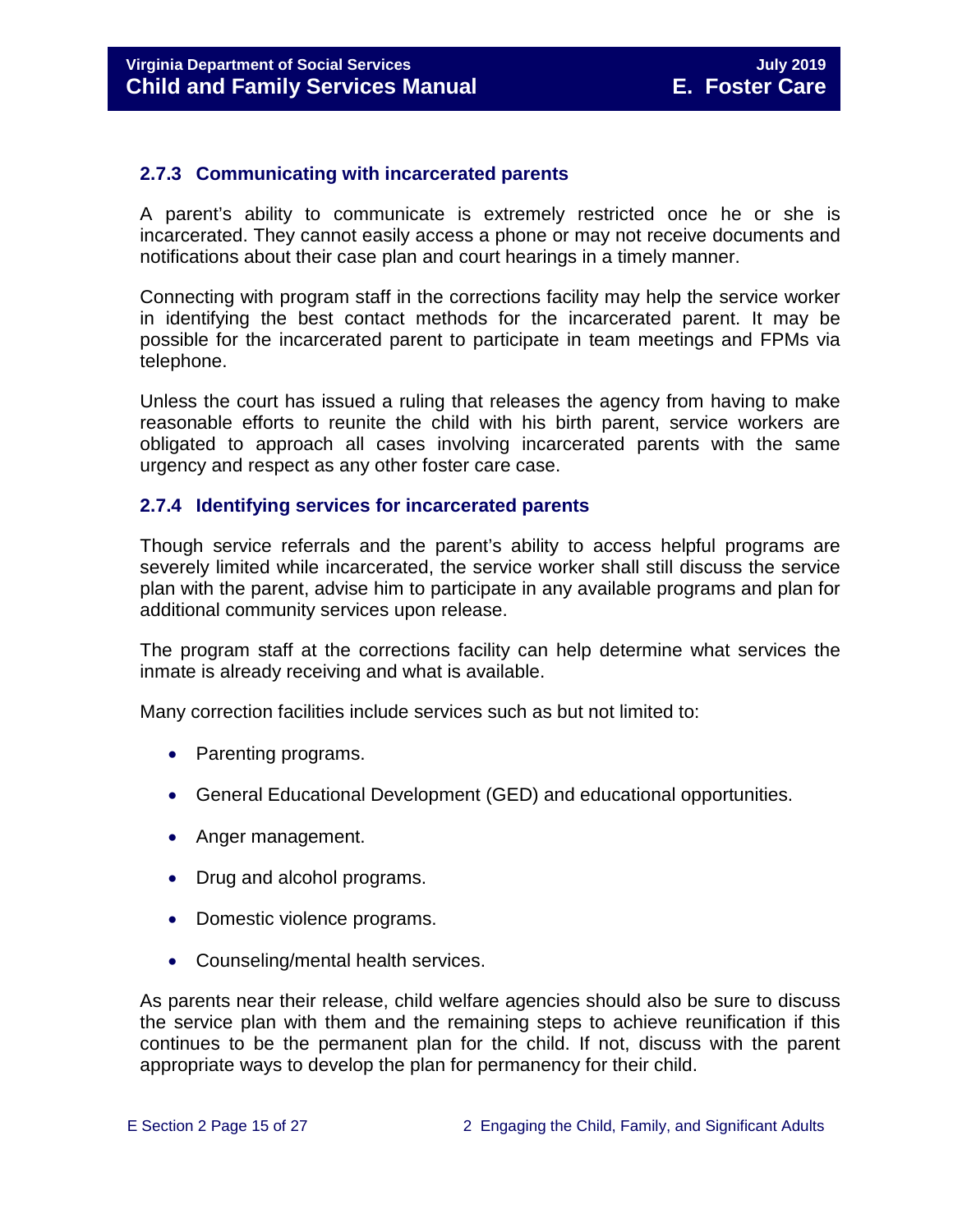#### <span id="page-15-0"></span>**2.7.5 Visitation with incarcerated parents**

Children have the right to regular contact with their incarcerated parents and incarcerated parents have the right to continue to parent their children. Unless the court has determined that visiting the parent will put the child in danger, children and incarcerated parents have the right to regular, ongoing visits.

It is important for the service worker to understand the rules of each correctional facility. Developing a working relationship with the program staff at the facility provides for better coordination for visits and the provision of information to the incarcerated parent. This knowledge will also assist the service worker in determining if visitation is safe and appropriate for the child or youth.

Because each jail and prison has different visiting rules, it is recommended that the service worker call the facility prior to a visit (including the day of the visit) to determine that the inmate does not have restrictions on visits. If the incarcerated parent is located in Virginia, visitation policies may be found on the [Virginia](http://vadoc.virginia.gov/offenders/visitation/default.shtm)  [Department of Corrections](http://vadoc.virginia.gov/offenders/visitation/default.shtm) website.

#### <span id="page-15-1"></span>**2.7.6 Additional resources for working with incarcerated parents**

- [Virginia Department of Corrections.](http://www.vadoc.virginia.gov/) Most communities have a re-entry council or services that service workers may find by utilizing information on this website.
- [National Re-entry Resource Center](https://csgjusticecenter.org/nrrc/publications/about-the-national-reentry-resource-center/) for additional resources on working with incarcerated parents and their families.
- [Annie E. Casey Foundation.](http://www.aecf.org/) This website provides numerous resources available for free download under its "children of incarcerated parents" publication search.

#### <span id="page-15-2"></span>**2.7.7 Documenting involvement of parent who is incarcerated**

The service worker shall document in OASIS and in the foster care paper case record all efforts to involve the parent who is incarcerated, including but not limited to:

- All efforts made to locate and engage the parent who is incarcerated (see [Section 2.6](http://www.dss.virginia.gov/family/fc/index.cgi#manuals) on engaging relatives in the child's life).
- All efforts made to establish ongoing communication and visitation with the child, as appropriate.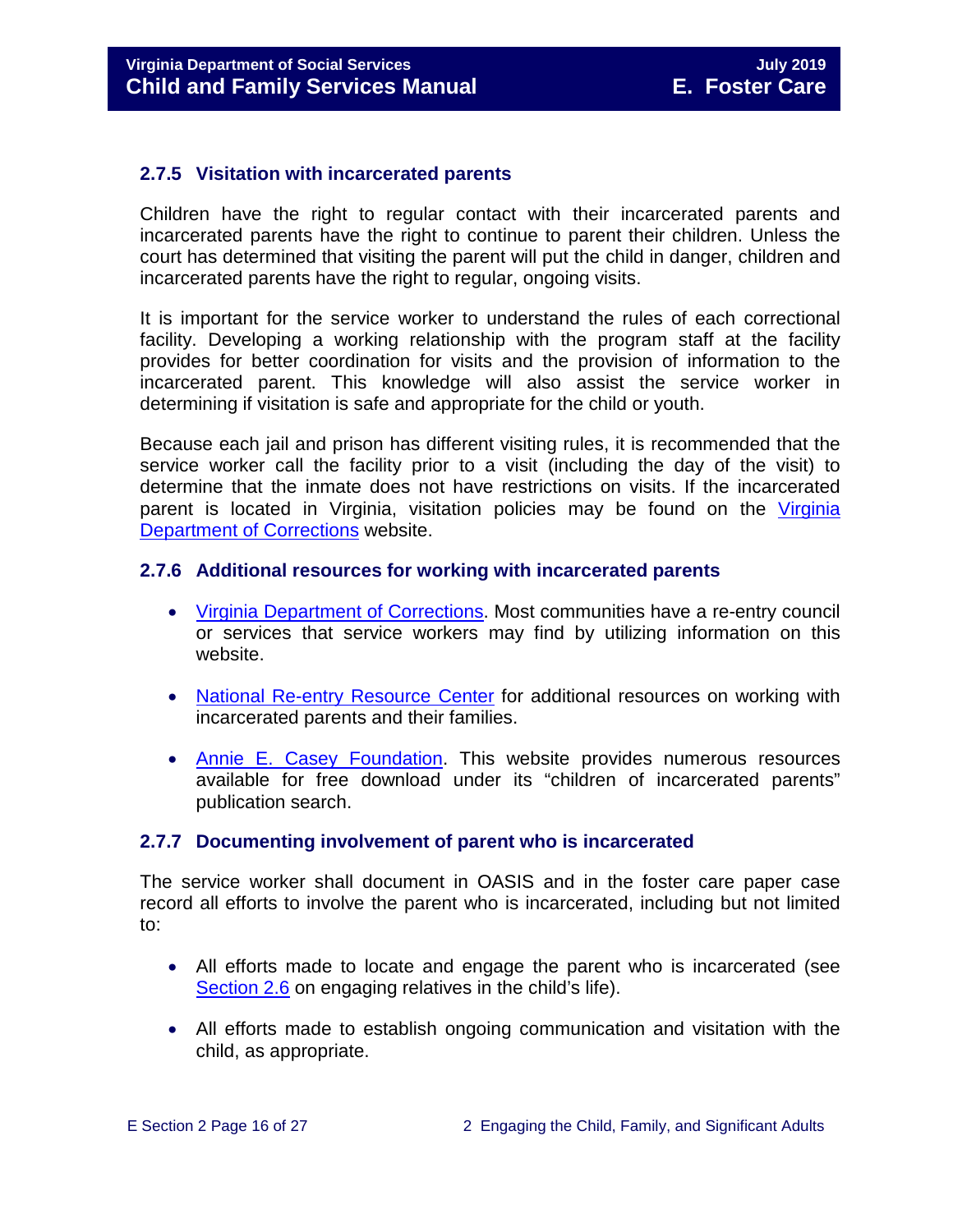- Child's visits with the parent.
- Ways the parent is involved in service planning.

#### <span id="page-16-0"></span>**2.8 Using teaming in child welfare practice**

In Virginia, several models of teaming are used to engage children, youth, and their families as partners in shared decision-making in child welfare. For example:

- FPMs are used at specific decision points and are facilitated.
- Family Assessment and Planning Teams (FAPTs) are used with the Children's Services Act (CSA) process.
- Teams jointly determine whether the child's best interest is to remain in the same school when the child's placement changes.
- Youth teams work collaboratively with older youth as they prepare for adulthood and establish permanent lifelong connections with significant adults.
- Child and family team meetings (CFTM) are used to provide continuity in communication and goal setting with team members over time, adding key partners as needed.

These teams often share a common set of values and goals, including:

- Achieving safety, permanency, and well-being for the child.
- Engaging the family and its natural, informal, and community supports.
- Building upon the strengths of the child and family.
- Identifying the needs of the child and family.
- Sharing decision-making.
- Developing the service plan, ensuring appropriate services and supports are provided, and assessing progress and making adjustments over time.

One team should be utilized to meet multiple purposes when feasible, as long as the activities of the team are consistent with law and guidance.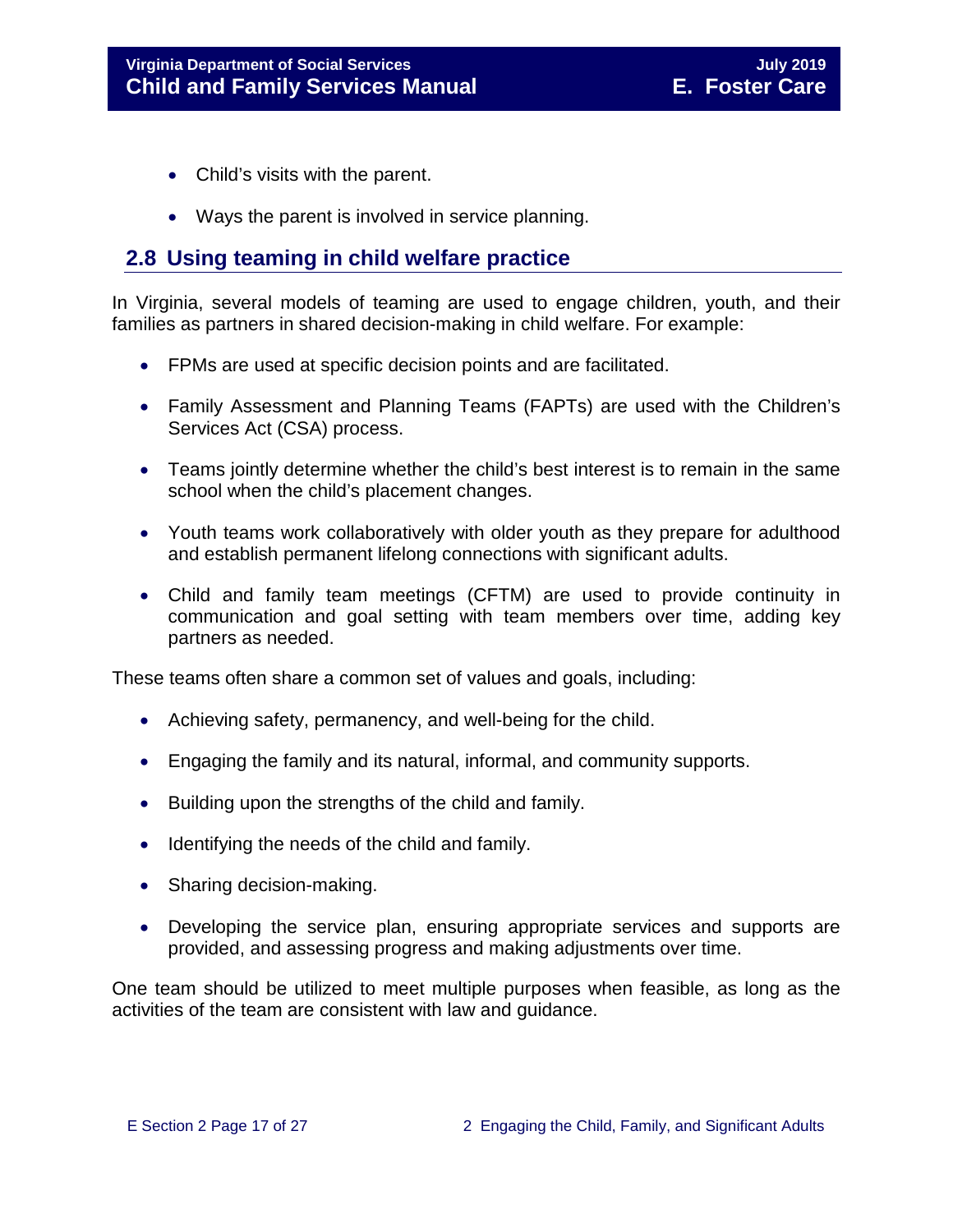#### <span id="page-17-0"></span>**2.8.1 Benefits of teaming**

Families, staff, and other team members have the opportunity to work together in planning, coordinating, and decision making. Research supports that child, youth, and family interventions are more effective when the family provides their input as to what decisions are made. When a child or youth and family share ownership in identifying their unmet needs as well as the interventions that may address these needs their commitment to change is evident. Team members then begin to take responsibility for contributing to the family's outcomes and team members exhibit more effective and functional cooperation as the team works toward addressing safety, permanence, and well-being for the child or youth.

#### <span id="page-17-1"></span>**2.8.2 Values and key principles of effective teaming**

The core value of teaming is that the entire team shares the responsibility to strengthen the family and help support children and youth to reach their fullest potential. Families are the core members of the team.

The team should develop a unified vision of what would need to happen for the child to leave foster care. With this concept in mind, the team assesses, prepares for, and implements a plan for the child to safely leave foster care when risk is reduced and the safety and well-being of the child is secure in the family.

Some key principles of effective teaming:

- A group of committed persons, both formal and informal supports, come together to form a working team to collaborate with the child and family. Team members have sufficient knowledge, skills, cultural awareness, authority to act, flexibility to respond to specific needs, and the time necessary to work effectively with the child and family.
- The language, culture, family beliefs, traditions, and customs of the child and family are identified, valued, and addressed in culturally appropriate ways via special accommodations in the engagement, assessment, planning, and service delivery processes.
- The child, parents, family members, and caretakers are active, ongoing participants with the team. They each have a significant role, voice, and influence in shaping decisions made about child and family strengths and needs, goals, supports, and services.
- Everyone on the team has a voice in expressing their perspective on child and family strengths, needs, supports, and services.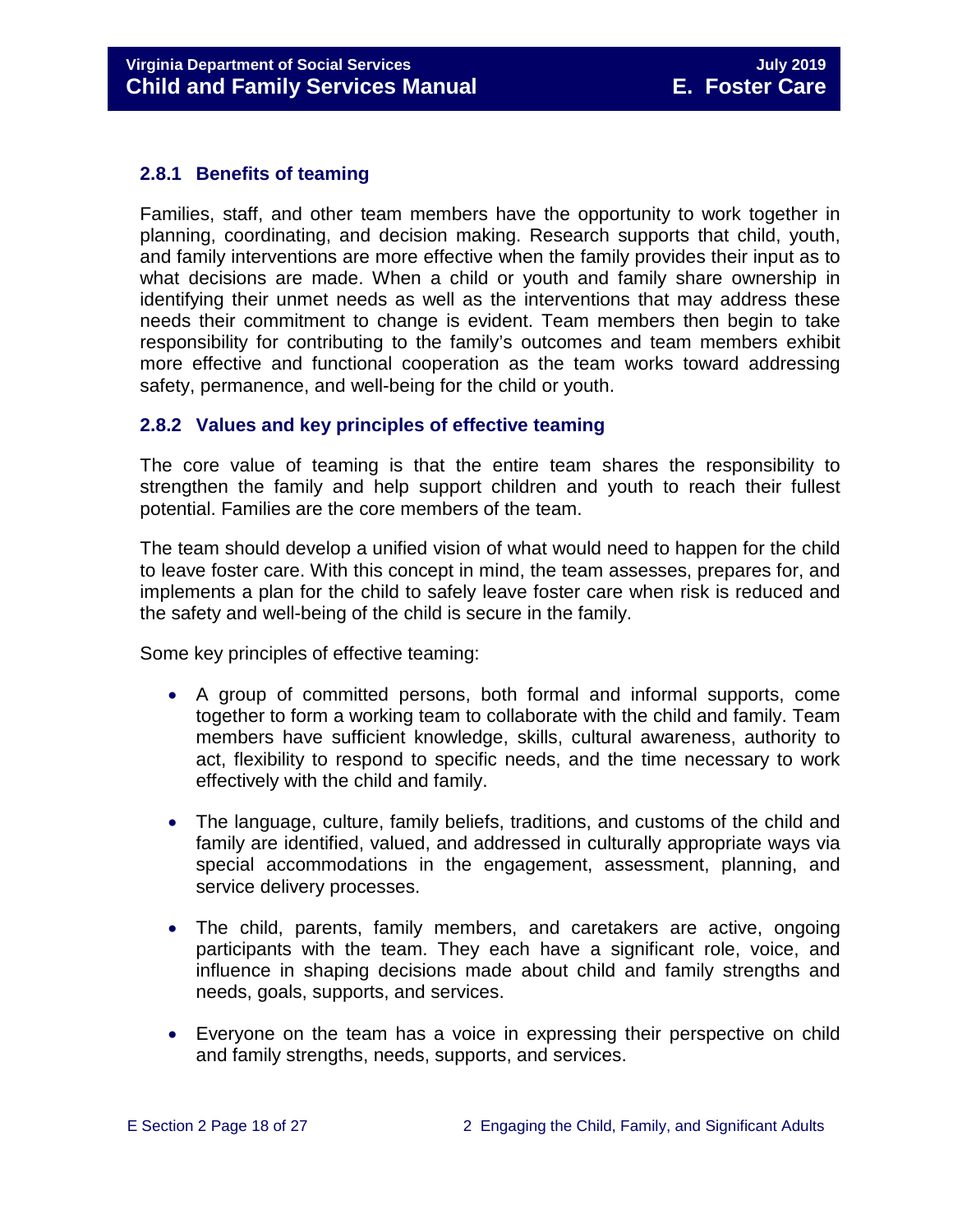- Conflicts are discussed and resolved by focusing on the specific needs of the child and family.
- The child, family, and team collaborate to develop meaningful service plans that address the child's and family's needs and enhance their strengths.
- The team monitors the status, progress, and effectiveness of interventions, making adjustments to the service plan when needed.

The teaming process and its membership evolve over time as the needs of the child/youth and family change.

#### <span id="page-18-0"></span>**2.9 Using Family Partnership Meetings (FPM)**

A FPM is a team approach for partnering with family members and other partners in decision making throughout the family's involvement with the child welfare system. The team is facilitated by a trained individual who is not the supervisor or service worker for the child or family. It builds upon the strengths of the child, family, and community to ensure safety, a permanent family, and lifelong connections for the child.

Holding the FPM prior to the foster care plan/review being written allows the entire team to provide input and gives all team members the opportunity to discuss any concerns/needs so the team is fully aware of what information will be shared with the court. A FPM should be held prior to the dispositional hearing to develop the service plan with the family and establish the foster care goal and concurrent goal. In the event a FPM was held immediately prior to the removal or within five (5) days of the removal, a Child and Family Team Meeting (CFTM) may substitute for the FPM to develop the initial foster care plan. A FPM should also be held prior to all review and permanency planning hearings to determine the appropriateness of the goal (the outcome of the meeting may or may not be a change of goal) and to determine if there are changes needed in the services provided.

See [section 2.10](#page-22-3) for more information on CFTMs.

For complete guidance on FPMs, see the [Family Engagement](http://www.dss.virginia.gov/family/fe.cgi) section on VDSS' website.

#### <span id="page-18-1"></span>**2.9.1 Addressing five critical decision points**

A FPM is required to be held for every family involved with the child welfare agency at five (5) critical decision points. The purpose of the meeting should be to address these decision points: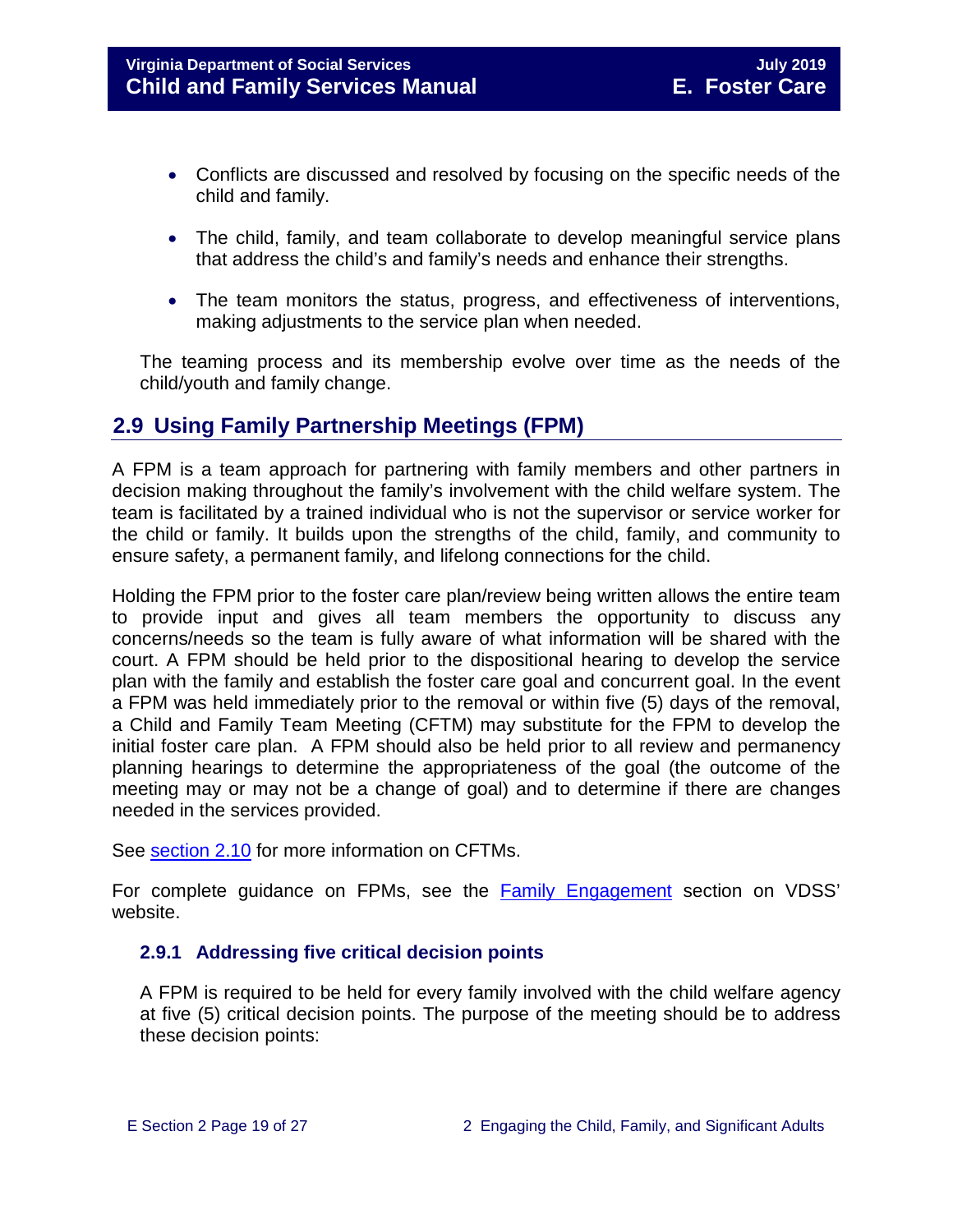- Once a CPS investigation or family assessment has been completed and the family is identified as "very high" or "high" risk and the child is at risk of out-ofhome placement.
- Prior to removing a child, whether emergency or planned.
- Prior to any change of placement for a child already in care, including a disruption in an adoptive placement.
- Prior to the development of a foster care plan for the foster care review hearing and permanency planning hearing. The purpose is to discuss permanency options and concurrent planning, as well as the foster care goal.
- When a meeting is requested by the parent (birth, foster, adoptive, or legal guardian), child, or service worker to address one of the four decision points above.

#### <span id="page-19-0"></span>**2.9.2 Participants in Family Partnership Meetings**

The FPM should include birth parents, youth, other significant parties identified by the birth parents and/or youth, and neighborhood-based community representatives.

Each FPM convened at the critical decision points after a child's removal should include all the team members invited to previous meetings and should include the foster and/or adoptive parents of the child so that the birth parents and current caregivers can begin to build and/or strengthen relationships to ensure that the child achieves timely permanency.

*For children in foster care with a goal of reunification, the service worker shall have*  face-to-face contact with the birth parents at every critical decision-making point *throughout the case, unless the parents cannot be located or parental rights have been terminated (*§ *[63.2-906\)](https://law.lis.virginia.gov/vacode/63.2-906). As FPMs are required at critical decision-making points in foster care, this face-to-face contact should be completed at the FPM.* 

Participants and their respective roles in the FPM are described below:

• **Facilitator**. This individual is trained to lead the group through a solutionfocused process. The FPM is facilitated by a trained individual who is not the service worker for the child or family or the supervisor of the case. The facilitator is responsible for keeping the group focused and moving through the decision-making process, allowing family members to actively participate. The facilitator ensures the voices of parents and youth are heard. The facilitator communicates with the service worker who is working with the child or family to identify any potential emotional or physical safety concerns that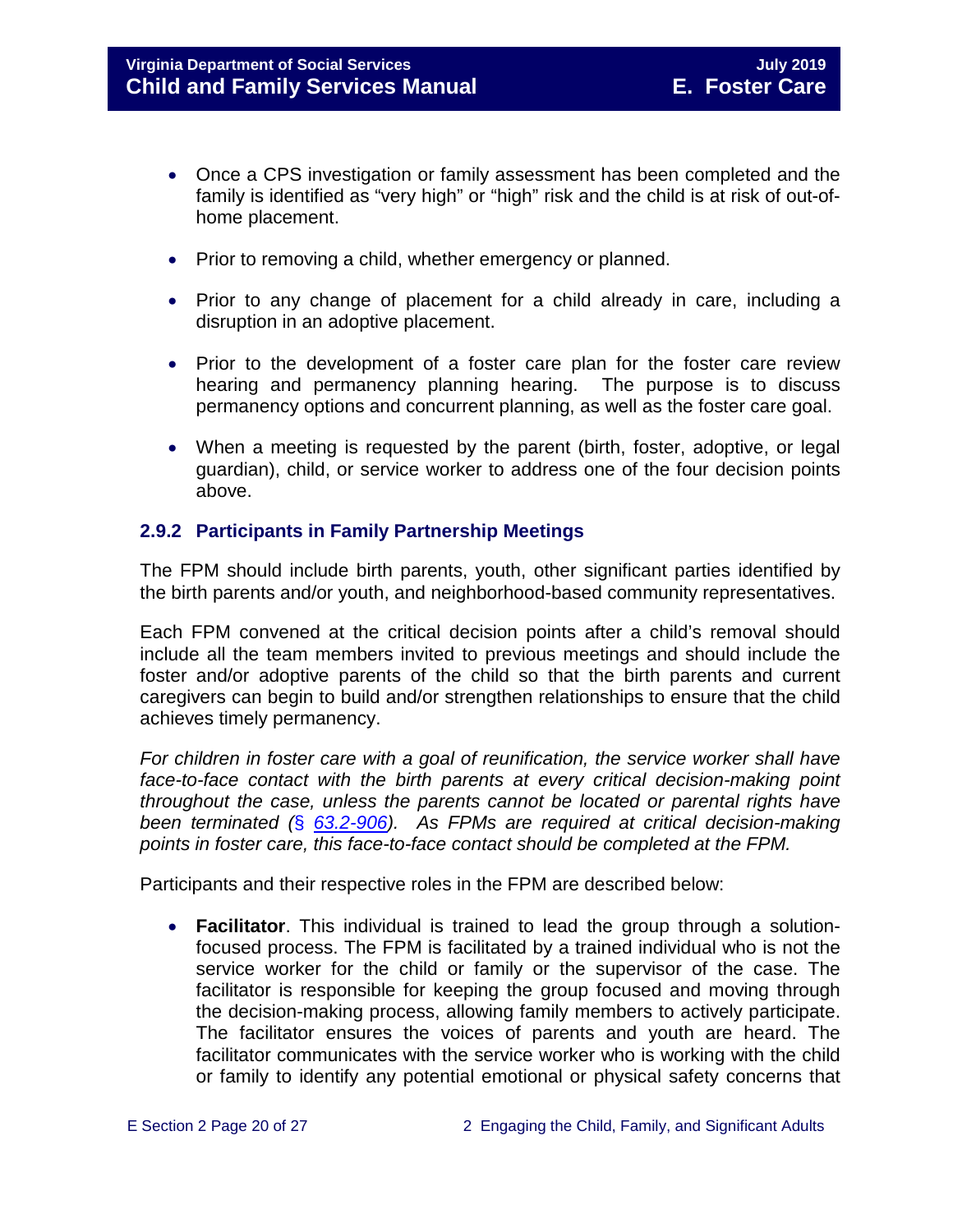may impact the quality of the meeting. When the child is present, the facilitator remains aware of his or her well‐being, promotes a safe and protective environment, and translates for the child, when needed. At the end of the meeting, the facilitator provides a summary report to participants outlining decisions, action steps, and any follow‐up needed.

- **Birth parents**. The birth parents are recognized as the experts on their family's needs and strengths. Their presence and involvement is integral to the meeting. While the FPM may proceed without the birth parent as long as other family members are present, there should be careful thought and consideration given to determining whether to have the meeting without the birth parents in attendance. In particular, the agency should decide whether the participation of other family members only will lead to effective decisions, or if the meeting should be rescheduled in order to try again to include parents.
- **Service worker connected to the family**. The service worker first talks with his or her supervisor to determine whether a FPM is needed for the child or family. The service worker is responsible for making the referral for the FPM. The worker relays all relevant information to the facilitator that includes the purpose of the meeting and any potential physical or emotional safety concerns that may impact the meeting, and ensures both the maternal and paternal family and all individuals that are involved with the family are invited to the meeting. The service worker is prepared to provide information to participants about the meeting purpose and provide any information and previous services received by the family. The service worker is responsible for making a decision if absence of consensus or if safety concerns are evident. The worker assesses any safety issues that may potentially come up and communicates those issues to the facilitator. If it is determined that an individual cannot participate due to safety reasons, the worker talks with the facilitator to determine strategies for participation (i.e., conference call, separate meeting.) The service worker prepares the family for the meeting by explaining the FPM process. The service worker also talks with the family to determine whether child care arrangements have been made for the family during the FPM.
- **Child(ren)/Youth**. In deciding whether or not a child should participate, the service worker considers the child's developmental and chronological age and the parents' suggestions and concerns, and consults with others that have a working knowledge of the child's capacity, such as a therapist or counselor. It is recommended that youth 9 and older, unless otherwise determined, participate in FPMs. This does not preclude involving youth below age 9 if the service worker believes they have the capacity to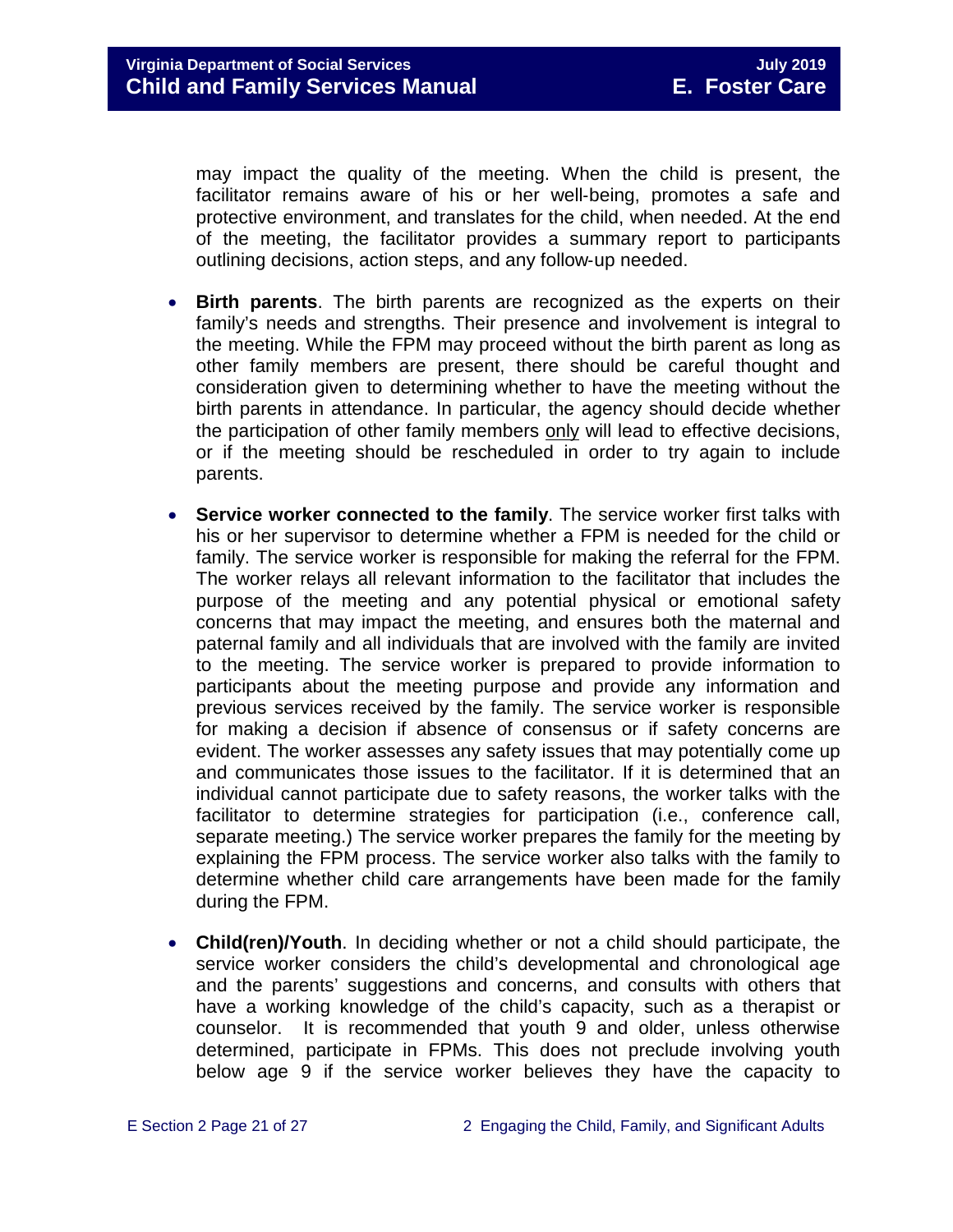participate. While all youth are consulted about meeting participants, some youth may not identify whom they would like to attend.

- **Extended family and non**‐**relative supports**. Both maternal and paternal relatives as well as non-relative supports are invited by youth, parents, and/ or the service worker as supports, to assist, and/ or to be a resource. Their participation is always supported and encouraged. Extended family members are also asked about other individuals involved with the family who may be a potential support.
- **Members chosen by the youth**. For youth 14 years of age and older, they shall be given the opportunity to choose up to two (2) members of the team that are not their service worker or their foster parent. The agency may reject the individual chosen by the youth only if the agency has reason to believe that the individual will not act in the best interest of the youth.
- **Current caregivers (kin, foster)**. These individuals are also seen as key team members who assist in providing information regarding the child's adjustment, progress, and needs, and assist with developing ideas and reaching a decision.
- **Supervisor**. The supervisor of the service worker connected to the family is responsible for being knowledgeable of the case. The supervisor utilizes the meeting as an opportunity to assess the strengths of their worker and identify areas in need of improvement. The supervisor serves as the expert about the process for accessing various services within their locality and ensures that all agency "non-negotiables" (issues that must be addressed by law, policy, or court orders) are addressed.
- **Community partners**. These individuals are defined by their identity as a member of the family's community whether based on neighborhood, ethnicity, religion, school, or other connection. They are invited by the agency and/or the birth parents, based on existing partnership to provide support, resource expertise, and an external perspective to decision making. Their presence in the meeting is agreed to by parents.
- **Service providers**. These are persons currently or previously involved with the family who come to the meeting prepared to discuss current or previous services provided to the child and/or family and any current or future recommended service needs.
- **Guardian ad litem (GAL) and CASA volunteers**. These court‐appointed representatives responsible for representing the child's best interest are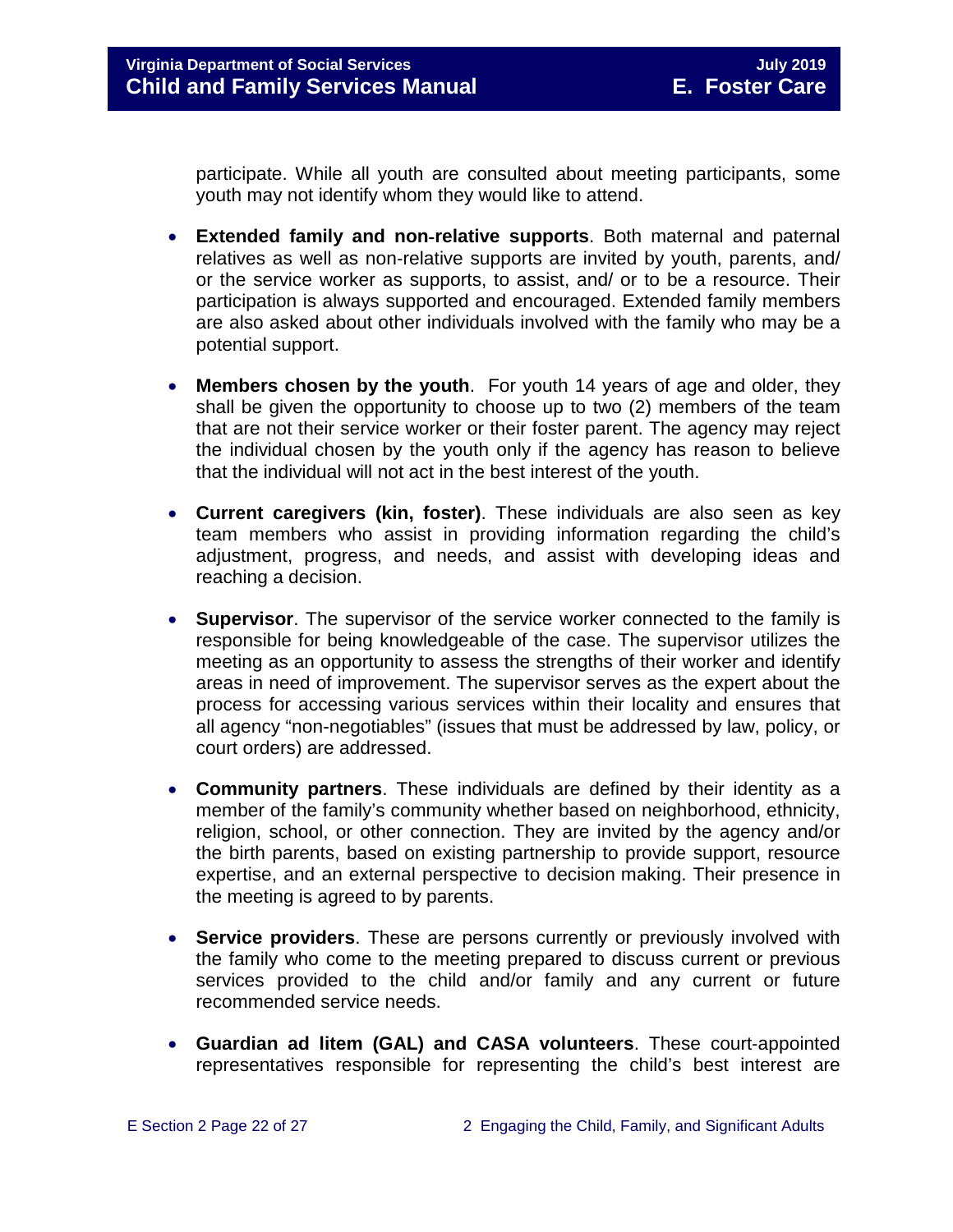invited to the FPM. These individuals often have useful information that can help inform the family engagement process. GALs can also give guidance and set parameters around legal issues that may be discussed during the meeting.

• **Other public agency staff**. This group may include home finding, independent living, family preservation staff, adoption staff, adult services staff, benefits workers, or others available to provide expertise/information depending on the purpose of the meeting and the type of FPM.

#### <span id="page-22-0"></span>**2.9.3 Scheduling Family Partnership Meetings**

The service worker and supervisor should discuss the convening and timing of an FPM. Requested meetings should be scheduled **within two (2) weeks** of the request, or as quickly as possible if safety issues are present. In scheduling these meetings, consideration should be given to the work schedules of parents and other relatives, transportation issues, availability of an interpreter when the parents' primary language is not English, need for child care, and any other barriers that might prevent parents and relatives from participating.

#### <span id="page-22-1"></span>**2.9.4 Paying for Family Partnership Meetings**

Local Community Policy and Management Team (CPMT) policies may allow the use of State Pool funds to purchase services necessary to support a structured FPM e.g., trained facilitation.

#### <span id="page-22-2"></span>**2.9.5 Documenting the Family Partnership Meeting**

All FPMs shall be documented in OASIS, including participants, location, and recommendations. This information is ultimately linked to data on child and family outcomes in order to ensure continuing self-evaluation of the FPM process and its effectiveness. See guidance on Documenting Family Partnership Meetings.

#### <span id="page-22-3"></span>**2.10 Using Child and Family Team Meetings**

FPMs are only one means to engage the family in decision making. They generally occur infrequently over the course of a case and, therefore, are not sufficient in and of themselves to ensure partnership with family. Additional strategies are needed. VDSS encourages the use of a regular CFTM as a continuation of the work of FPMs. These meetings include the youth, parents, extended family and all service providers. They provide a mechanism by which regular review of services and progress is shared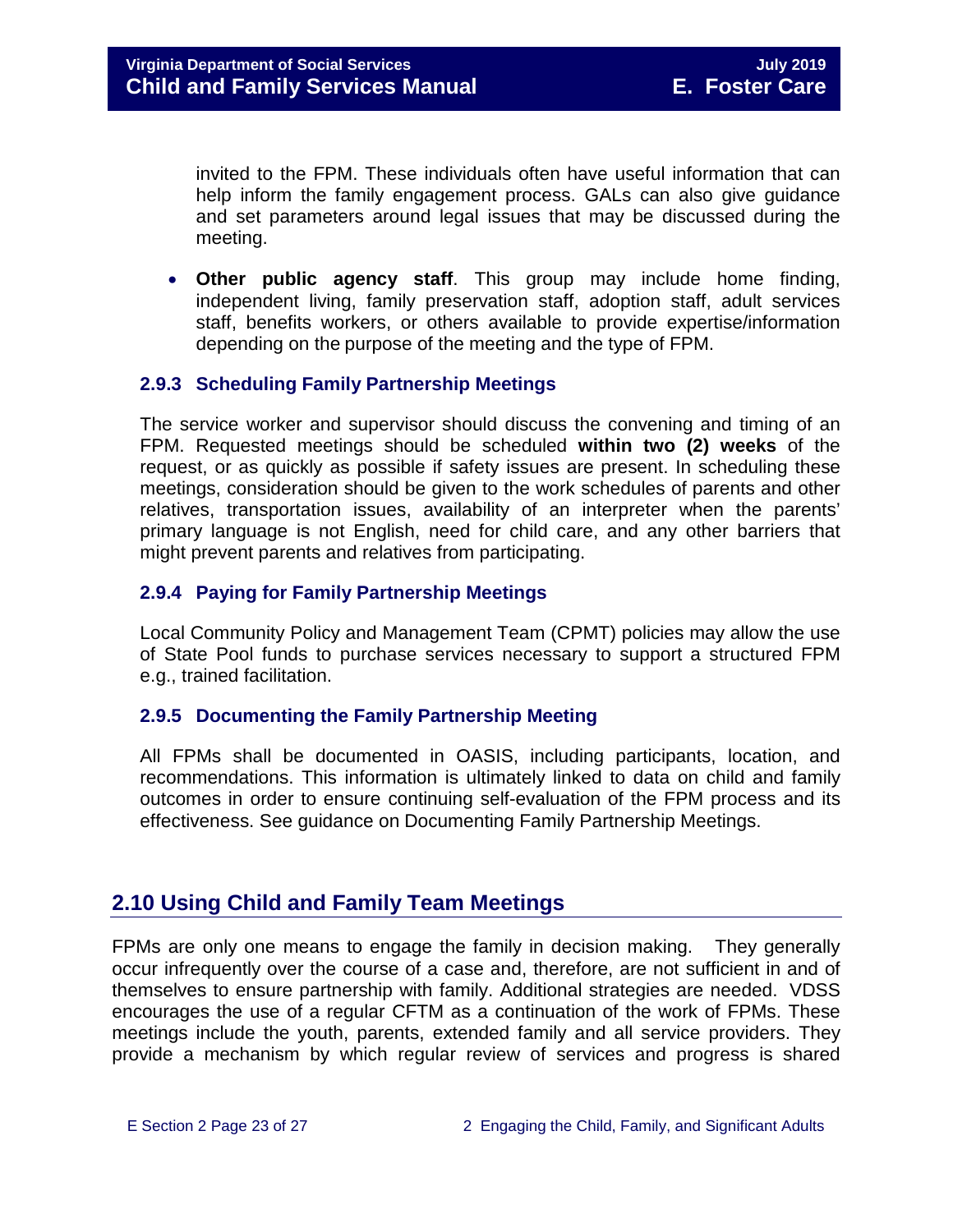among all the individuals involved in the case and where the family's needs and preferences routinely inform decision making.

In the matrix below, the FPM and CFTMs are compared and contrasted. The opportunities for family engagement, incorporation of voice and choice and teaming are addressed in both, but differences are also highlighted.

| <b>Comparison of FPM and CFTM</b>                                                                                                                                                                                                                         |                                                                                                                                                                                                                                                                                                                                                                                                                                                                                     |  |  |  |
|-----------------------------------------------------------------------------------------------------------------------------------------------------------------------------------------------------------------------------------------------------------|-------------------------------------------------------------------------------------------------------------------------------------------------------------------------------------------------------------------------------------------------------------------------------------------------------------------------------------------------------------------------------------------------------------------------------------------------------------------------------------|--|--|--|
| <b>Family Partnership Meetings (FPM)</b>                                                                                                                                                                                                                  | <b>Child and Family Team Meetings (CFTM)</b>                                                                                                                                                                                                                                                                                                                                                                                                                                        |  |  |  |
| <b>Purpose:</b> To involve birth families (parents and<br>extended family members) in all critical case<br>decisions and to ensure a network of support<br>for the child and the adults who cares for<br>him/her.                                         | <b>Purpose:</b> To involve birth families (parents and<br>extended family members) in on-going case<br>planning, monitoring and adjusting; to ensure that<br>all team members have access to all information<br>about the case; to ensure that all team members<br>understand the goal(s) of service provision and<br>the current plan to protect the child and to achieve<br>permanency; and to ensure a network of support<br>for the child and the adults who cares for him/her. |  |  |  |
| <b>When:</b> At the point that a critical case decision<br>must be made: potential child removal; potential<br>child placement change (placement disruption or<br>change in foster care goal); or reunification.                                          | When: As often as needed. Ideally, meetings will<br>be held at least monthly and the next one will be<br>scheduled at the end of the current one.                                                                                                                                                                                                                                                                                                                                   |  |  |  |
| Who: family and extended family; youth; social<br>worker; supervisor; family supports as identified<br>by the family; providers (maybe); attorneys<br>(maybe); CASA (maybe); eligibility worker<br>(maybe); community representative; FPM<br>facilitator. | Who: family and extended family; youth; social<br>worker; supervisor (maybe); family supports as<br>identified by the family; foster and adoptive family<br>or placement representative; school<br>representative; all treatment providers;<br>attorneys; CASA; eligibility worker (maybe)<br>Probation officer (if applicable), etc.                                                                                                                                               |  |  |  |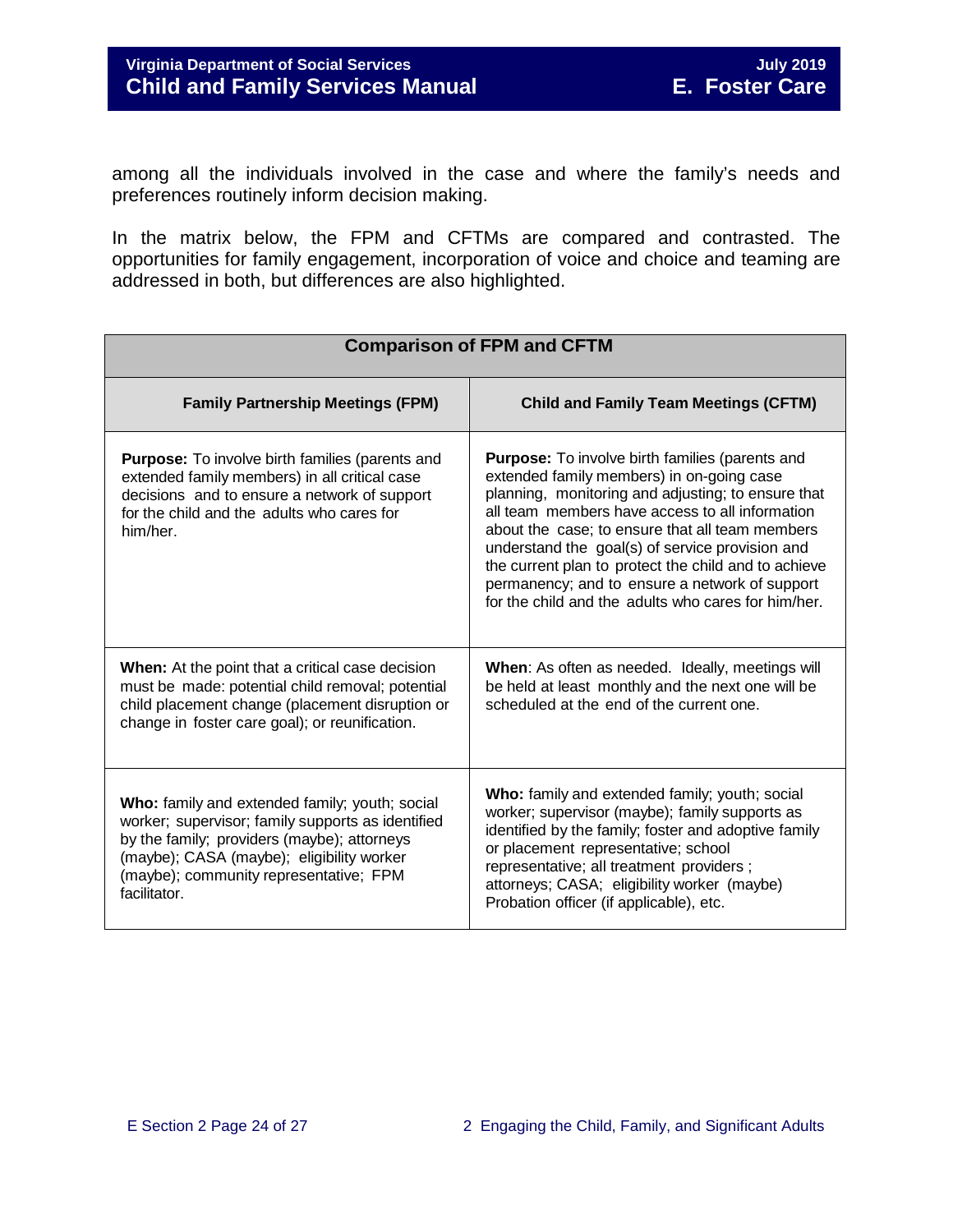$\Gamma$ 

| <b>Logistics:</b> scheduling to maximize parent and<br>family participation; ideally held in neutral<br>location; consider use of conference calling;<br>and transportation and child care should be<br>provided by LDSS.                                                                                                                                                                                                                                                                                                                                                                                                                                                                                                                                                               | Logistics: scheduling to maximize full team<br>participation, including parents, foster and<br>adoptive parents and critical extended family<br>members; usually held at LDSS or service<br>provider office; consider use of alternative<br>meeting space and/or conference calling; and<br>transportation and child care should be<br>addressed (meetings are scheduled in advance,<br>so community based or natural resources can be<br>engaged.)                                                                                                                                                                                                                                                                                                                            |
|-----------------------------------------------------------------------------------------------------------------------------------------------------------------------------------------------------------------------------------------------------------------------------------------------------------------------------------------------------------------------------------------------------------------------------------------------------------------------------------------------------------------------------------------------------------------------------------------------------------------------------------------------------------------------------------------------------------------------------------------------------------------------------------------|--------------------------------------------------------------------------------------------------------------------------------------------------------------------------------------------------------------------------------------------------------------------------------------------------------------------------------------------------------------------------------------------------------------------------------------------------------------------------------------------------------------------------------------------------------------------------------------------------------------------------------------------------------------------------------------------------------------------------------------------------------------------------------|
| Values based upon:<br>All families have strengths.<br>Families are the experts on<br>$\bullet$<br>themselves Families can make well-<br>informed decisions about keeping<br>their children safe when supported.<br>Outcomes improve when families are<br>$\bullet$<br>involved in decision making.<br>A team is more capable of creative<br>$\bullet$<br>and high quality decision making than<br>an individual.                                                                                                                                                                                                                                                                                                                                                                        | Values based upon:<br>All families have strengths.<br>Families are the experts on<br>$\bullet$<br>themselves Families can make well-<br>informed decisions about keeping their<br>children safe when supported.<br>Outcomes improve when families are<br>$\bullet$<br>involved in decision making.<br>A team is more capable of creative and<br>$\bullet$<br>high quality decision making than an<br>individual.                                                                                                                                                                                                                                                                                                                                                               |
| <b>Stages of the Meeting/ Agenda:</b><br>Introduction: purpose and goal;<br>$\bullet$<br>introduction of participants; and<br>meeting guidelines.<br>Identify the situation: Define the concern/<br>۰<br>decision to be made.<br>Assess the situation: safety needs; risk<br>۰<br>concerns; strengths and supports; hx of<br>services; participants' perception of the<br>situation; and worker recommendation(s).<br>Develop ideas: brainstorm in three<br>categories, placement/custody, actions to<br>provide safety, and services to reduce<br>risk.<br>Reach a decision: consensus based<br>decision (if possible) and addressing<br>agency safety concerns, action plan, and<br>linkage to services.<br>Recap/closing: review of decision and who<br>will do what; any questions. | <b>Stages of the Meeting/ Agenda:</b><br>Introduction: names and roles.<br>Review of progress: each team member<br>$\bullet$<br>(starting with parents) provides an<br>update of progress made in the last<br>month and which serviced have been<br>completed and/or which treatment goal<br>have been met.<br>Identification of concerns/services<br>needing adjustment: each member<br>(starting with parents) addresses areas<br>of concern and/or what is not working<br>well or may need to be adjusted.<br>Review of goal(s): team explores fit<br>between progress, services and goals;<br>team members (including family) make<br>recommendations as to improving fit or<br>clarifying goal(s); next steps.<br>Action plan is developed.<br>Next meeting is scheduled. |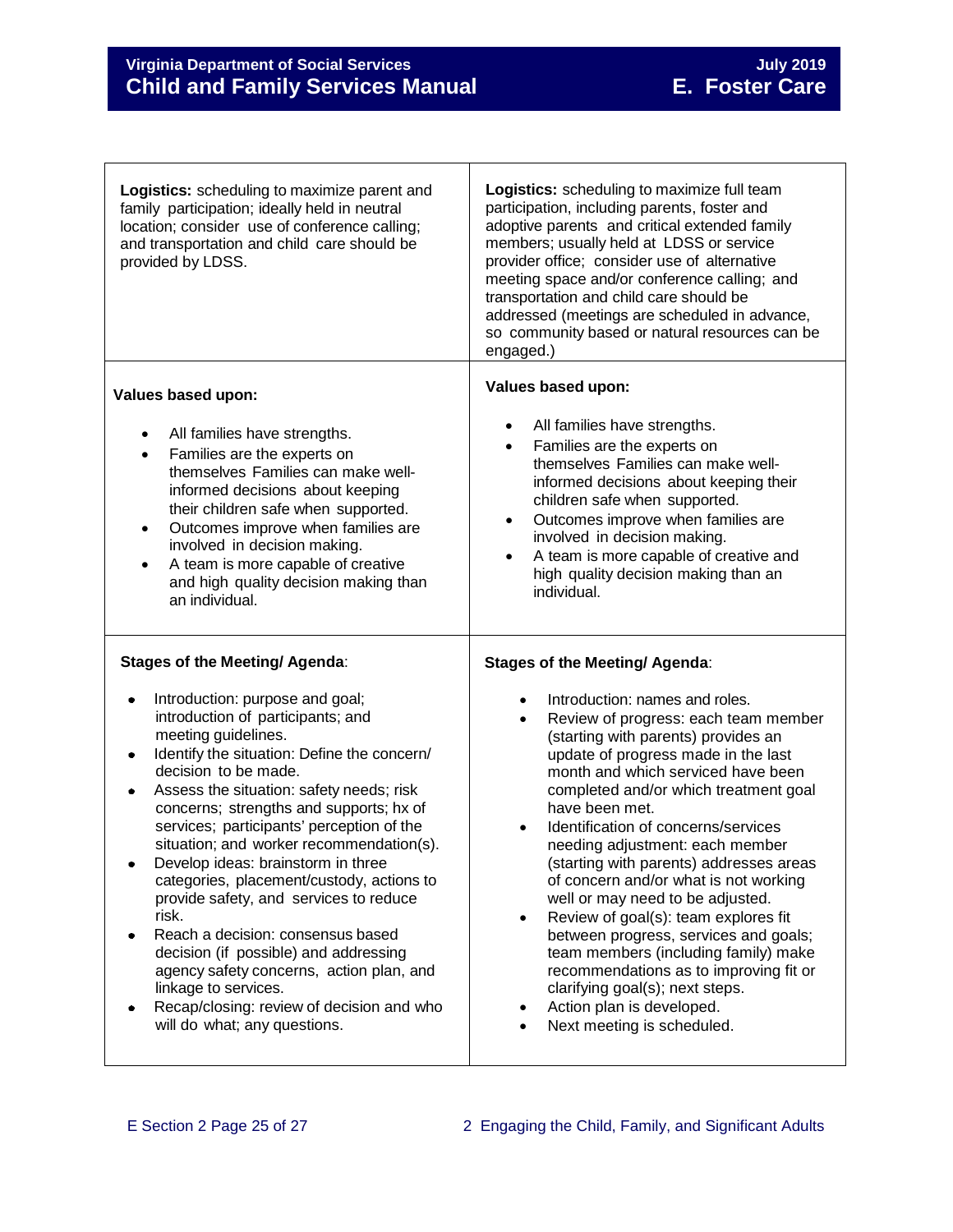| <b>Summary of Differences:</b>                                                                                                                                                                                                                                                                                                                                                                                                                                                                                                                       | <b>Summary of Differences:</b>                                                                                                                                                                                                                                                                                                                                                                                  |  |
|------------------------------------------------------------------------------------------------------------------------------------------------------------------------------------------------------------------------------------------------------------------------------------------------------------------------------------------------------------------------------------------------------------------------------------------------------------------------------------------------------------------------------------------------------|-----------------------------------------------------------------------------------------------------------------------------------------------------------------------------------------------------------------------------------------------------------------------------------------------------------------------------------------------------------------------------------------------------------------|--|
| Led by a facilitator.<br>$\bullet$<br>Supervisor as well as service worker<br>attend. Family participation is the most<br>critical aspect Extensive pre-work<br>ensures family is engaged in the<br>meeting process.<br>Formal and informal supports are<br>$\bullet$<br>invited and are part of the team.<br>Agenda and meeting process are<br>$\bullet$<br>standardized and more formal (reflect<br>importance of decision being made).<br>Outcome is a particular case decision<br>required at that point in the "life of the<br>case".           | Led by service worker.<br>Supervisor does not always<br>attend; Parent and youth<br>participation is critical.<br>Extended family participates as the family<br>$\bullet$<br>wishes or as makes sense.<br>Agenda is informal.<br>$\bullet$<br>Outcome is action plan for the next several<br>$\bullet$<br>months leading to permanency or safe<br>case closure.                                                 |  |
| <b>Benefits of FPMs:</b>                                                                                                                                                                                                                                                                                                                                                                                                                                                                                                                             | <b>Benefits of CFTMs:</b>                                                                                                                                                                                                                                                                                                                                                                                       |  |
| Families who are treated with respect can<br>contribute more concretely to the<br>identification of their family and children's<br>needs.<br>When families and extended families are<br>part of the decision making process, they<br>are more likely to participate in services to<br>keep their family together or to complete<br>tasks in order to have their children safely<br>returned.<br>Children are protected through the<br>development of a child-specific plan<br>developed and committed to by a team of<br>people who care about them. | Provides a mechanism for insuring:<br>ongoing family engagement and<br>ongoing teaming.<br>Ensures timely monitoring and<br>$\bullet$<br>adjustment of services.<br>Increases parent, child and extended family<br>$\bullet$<br>buy-in.<br>Speeds progress towards permanency or<br>$\bullet$<br>case closure.<br>Team decision making results in high<br>quality decisions regarding safety and<br>Permanency. |  |

#### <span id="page-25-0"></span>**2.11 Using the Family Assessment and Planning Team (FAPT)**

The FAPT plays an integral role in service planning for children involved in the child welfare system who receive services and funding through the CSA. Local CPMT policies determine how the community coordinates family engagement principles with FAPT processes. The LDSS will need to consult CPMT local policies and procedures for complying with CSA and family engagement requirements.